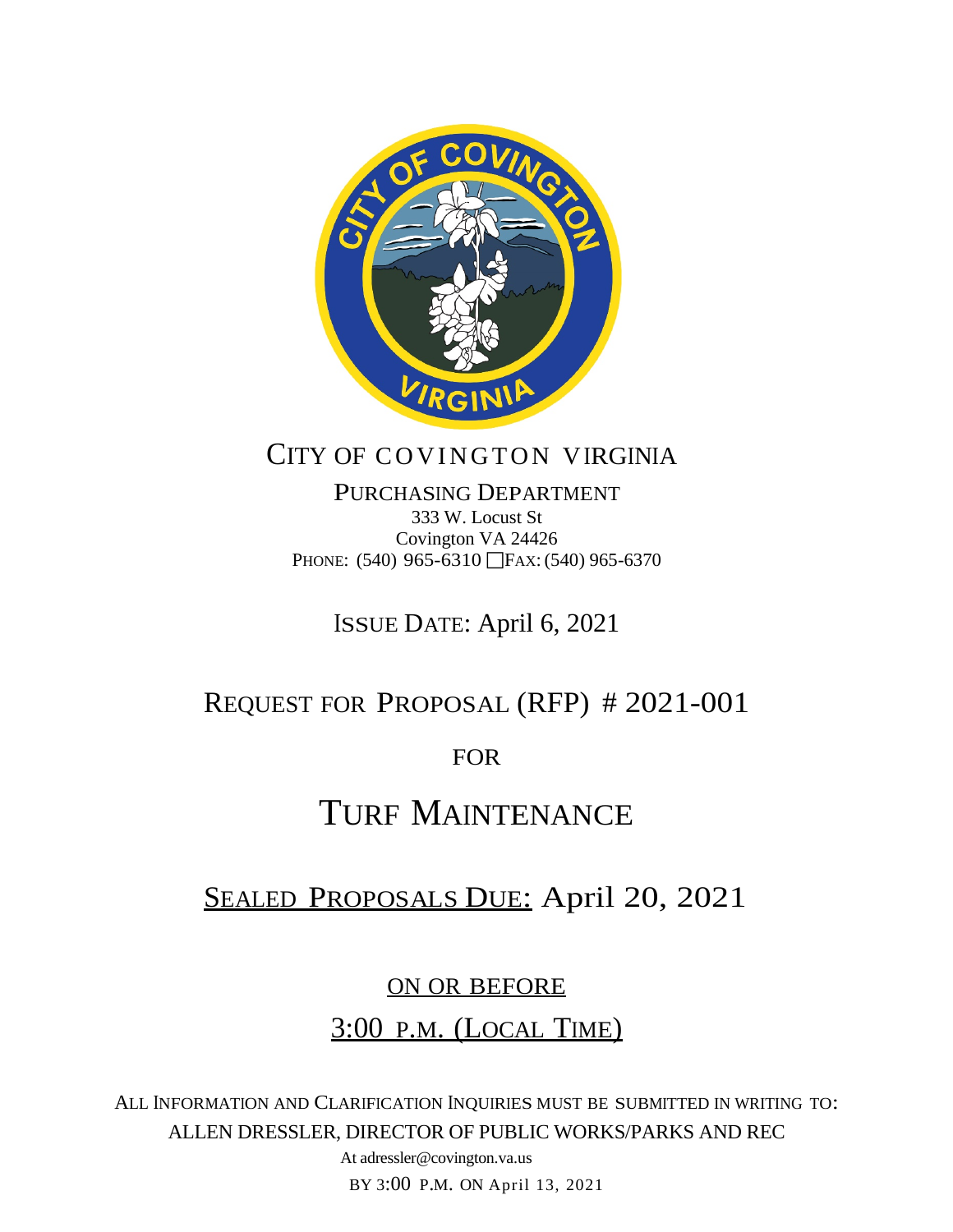### THIS REQUEST FOR PROPOSAL (RFP) # 2021-001, CONSISTS OF THE FOLLOWING:

| I.   |  |
|------|--|
| П.   |  |
| Ш.   |  |
| IV.  |  |
| V.   |  |
| VI.  |  |
| VII. |  |
|      |  |
| IX.  |  |
|      |  |
|      |  |
|      |  |

#### EACH OFFEROR SHOULD CAREFULLY READ AND REVIEW ALL DOCUMENTS.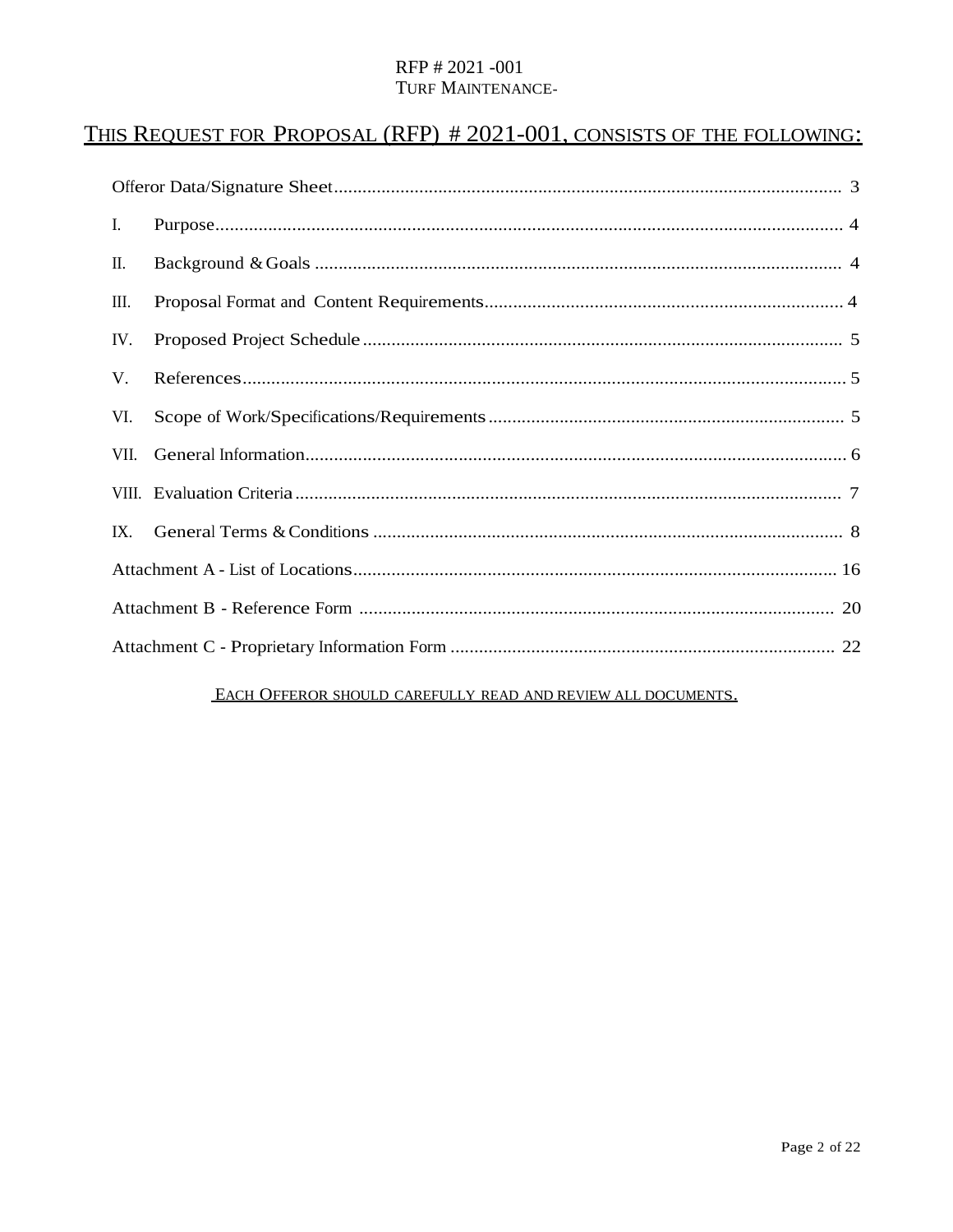The City of Covington, Virginia, is requesting sealed proposals from qualified Offerors for city-wide sports and non-sports turf maintenance services, which includes, but not limited to, the application of fertilizers, herbicides and pesticides.

All questions must be submitted by 3:00 p.m., April 13, 2021. If necessary, an addendum will be issued and emailed to all Offerors who were emailed the original RFP. Any such addenda shall become a part of the solicitation documents, must be addressed in the proposal, if applicable, and shall become a Contract Document. The City accepts no liability for late or non-receipt of addenda.

Proposals shall be received by the City of Covington, Central Accounting Department, attention David Bryant, 333 W. Locust Street, Covington, VA 24426 by 3:00 pm. April 20, 2021. Offerors shall submit one (1) original, and three (3) copiesin a sealed envelope clearly marked on the outside with the company's name and "Attn: Purchasing Dept. - RFP # 2021-001 - Turf Maintenance". Any proposals received after the mentioned time and date will be returned to the Offeror unopened.

Faxed or emailed proposals will not be accepted.

As this is a Request for Proposal, no information regarding the identity of either the Offerors or the contents will be released until after the negotiation process. Once an award has been made, all proposals will become public information. If your proposal contains proprietary information, please make note of such on the form attached (Attachment C - Proprietary Information Form).

The City reserves the right to cancel this RFP and/or reject any or all proposals and to waive any informalities or irregularities in any proposal.

This section must be completed by the Offerors and must be returned with the proposal. In compliance with this Request for Proposal and to all the terms and conditions imposed herein and hereby to all the terms and conditions imposed herein and hereby incorporated by reference, the undersigned offers and agrees to furnish the services and/or items in accordance with the attached signed proposal or as mutually agreed upon by subsequent negotiation.

#### OFFEROR DATA/SIGNATURE SHEET

|                                                              | DATE:              |
|--------------------------------------------------------------|--------------------|
|                                                              | BY:                |
|                                                              | NAME:              |
|                                                              | (SIGNATURE IN INK) |
| <b>ZIP CODE:</b>                                             | TITLE:             |
| PHONE: (                                                     | $FAX:$ (           |
| E-MAIL:                                                      |                    |
| <b>BUSINESS LICENSE#:</b>                                    |                    |
| VIRGINIA STATE CORPORATION COMMISSION IDENTIFICATION NUMBER: |                    |

LEGAL NAME AND ADDRESS: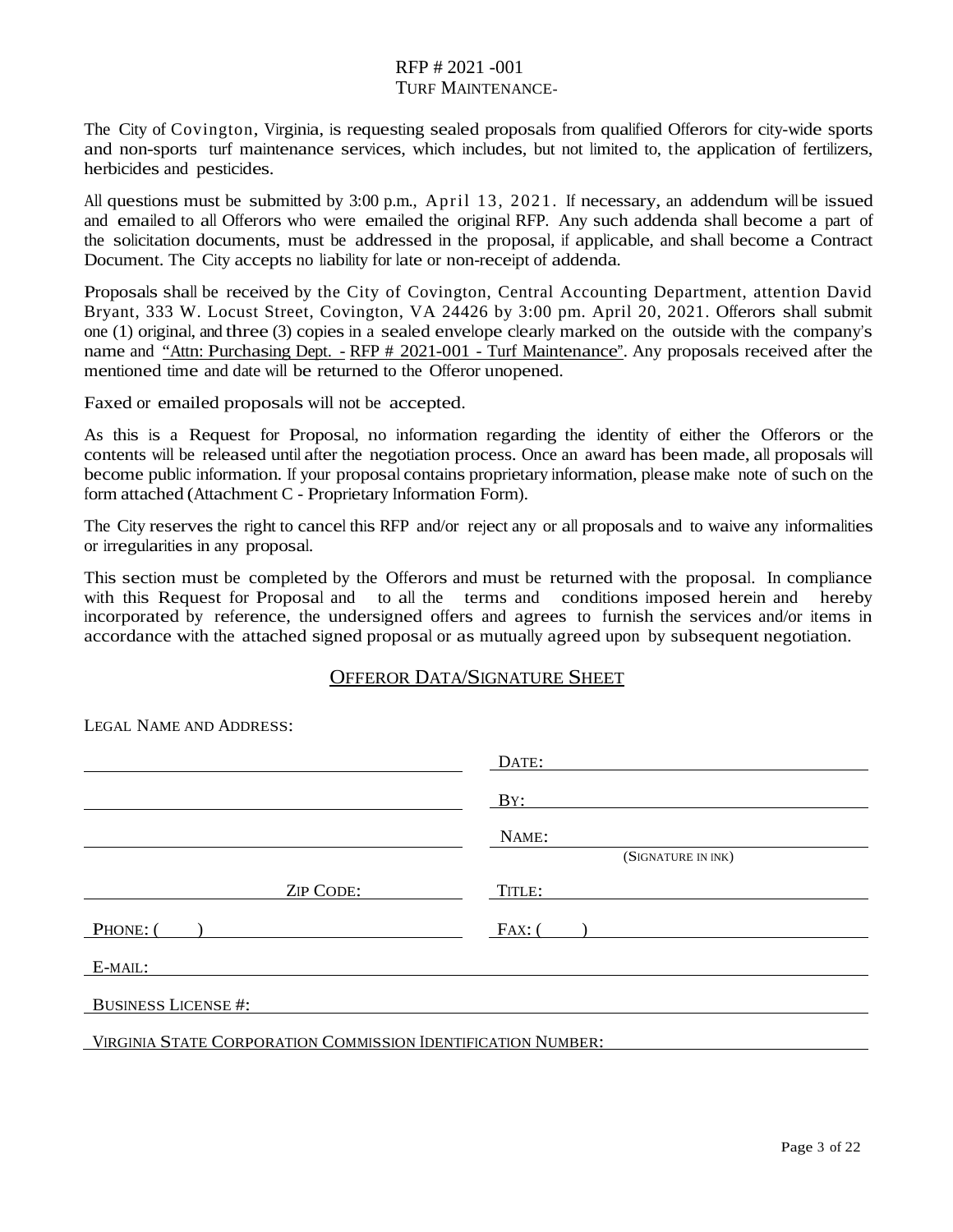#### I. PURPOSE

The City of Covington, Virginia (City) is issuing this Request for Proposal (RFP) to solicit sealed proposals from qualified sources for sports and non-sports turf maintenance services at various City owned locations that includes, but not limited to, the application of fertilizers, herbicides and pesticides.

Offerors are advised that the City reserves the right to award multiple Contracts, as well as, the right to add, modify or remove similar, related services to/from any resulting Contract, as it may deem necessary and appropriate, on an as needed basis.

It isthe intention of the City to award one (1) or more Contracts (per location) for an initial one (1) year period with the option to renew an additional three (3) one-year periods upon mutual agreement.

#### II. BACKGROUND & GOALS

The City of Covington is a destination for sports tournaments and college league baseball games. Because of the visibility and high-profile exposure these events bring to our City, the resulting Contract will reflect the attention to detail that will be required for Jackson River Sports Complex (JRSC) and Casey Field (CF).While a basic maintenance program, which will apply to all listed turf areas, will be developed by the City of Covington Parks and Recreation, the resulting Contract will also specify the attention to detail that will reflect superior sports turf management and present the best possible image for the City of Covington.

The purpose of this request is for the City of Covington Parks & Recreation Department and the Successful Offeror to work closely together, resulting in superior playable surfaces that are also environmentally safe. For the non-sports turf areas, including city property and park locations, turf that is responsibly managed and aesthetically pleasing is the ultimate goal. This will include not only preventative and consistent pest control (herbicide, fungicide, & insecticide applications), but also close monitoring of circumstances that can lead to issues, such as disease development through challenging weather situations, or proper timing of applications to ensure superior results.

#### III. PROPOSAL FORMAT AND CONTENT REQUIREMENTS

- A. Proposalsmust be submitted on  $8-1/2$ " x  $11$ " paper. Proposals are to be prepared simply and concisely. Elaborate artwork, expensive paper, visual, and other presentation aids are not required.
- B. Each copy of the proposal must be organized in the sequence and format described and outlined below using TABS as indicated:

| Tab 1            | Offeror Data/Signature Sheet; Reference Form; Notice of Proprietary<br><b>Information Form</b> |
|------------------|------------------------------------------------------------------------------------------------|
| Tab 2            | Cool Season – Non-Sports Turf - Low Profile Locations                                          |
| Tab <sub>3</sub> | Cool Season Sports Turf - Medium Profile Locations                                             |
| Tab 4            | Cool Season Sports Turf-High Profile Locations                                                 |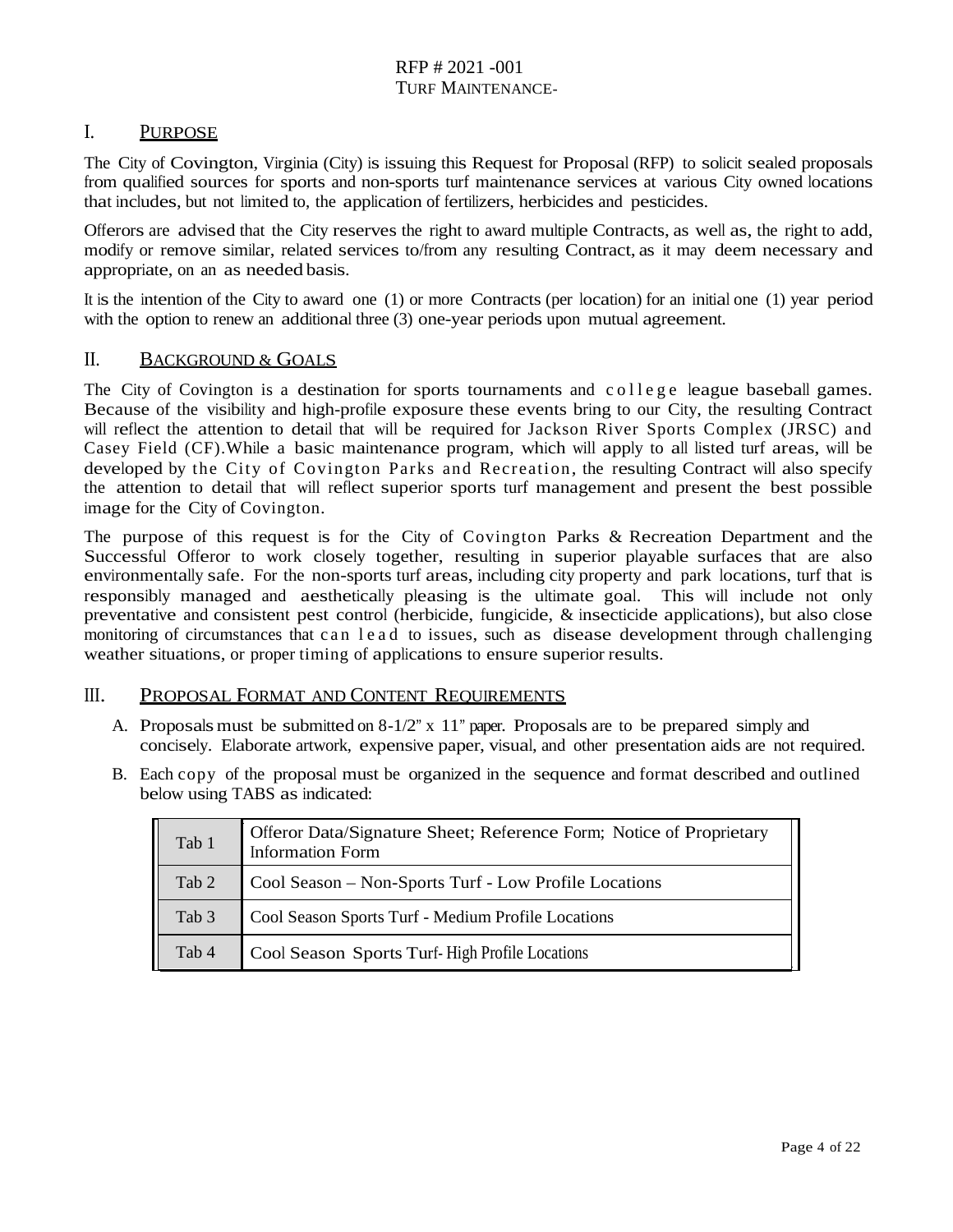#### IV. PROPOSED PROJECT SCHEDULE

| Activity                                          | Date                           |  |
|---------------------------------------------------|--------------------------------|--|
| Release RFP                                       | April 6, 2021                  |  |
| Deadline for submission of questions $-3:00$ p.m. | April 13, 2021                 |  |
| Deadline for submission of proposals $-3:00$ p.m. | April 20, 2021                 |  |
| Evaluation of proposals                           | April 21, 2021                 |  |
| Selection Process -                               | April 21, 2021                 |  |
| Finalist Interviews, if needed                    | April 21, 2021                 |  |
| Award(s) of Contract(s)                           | April 26, 2021                 |  |
| Effective date of Contract(s)                     | April 27, 2021 – June 30, 2022 |  |

The City of Covington reserves the right to modify the proposed project schedule as it deems in the best interest of the City.

#### V. REFERENCES

All Offerors shall include a list of five (5) references who could attest to the Offeror's sports and nonsports turf experience and services on similar projects. Include names, contact persons, and phone numbers, email addresses, and other information required for all references on the sheet provided (Attachment C - Reference Form).

References may or may not be reviewed or contacted at the discretion of the City. Typically, only references of the top ranked, short listed Offeror or Offerors are contacted. The City reserves the right to contact references other than, and/or in addition to, those furnished by an Offeror.

#### VI. SCOPE OF WORK/SPECIFICATIONS/REQUIREMENTS

#### A. Objective

The City of Covington strives to be a steward for the environment. It is expected that the Successful Offeror will follow all local, state, and federal laws and regulations (including EPA and DEQ) concerning proper pesticide and fertilizer applications, as well as storage and disposal. The Successful Offeror will be responsible for all annual fertilizer application reporting to Virginia Department of Agriculture & Consumer Services.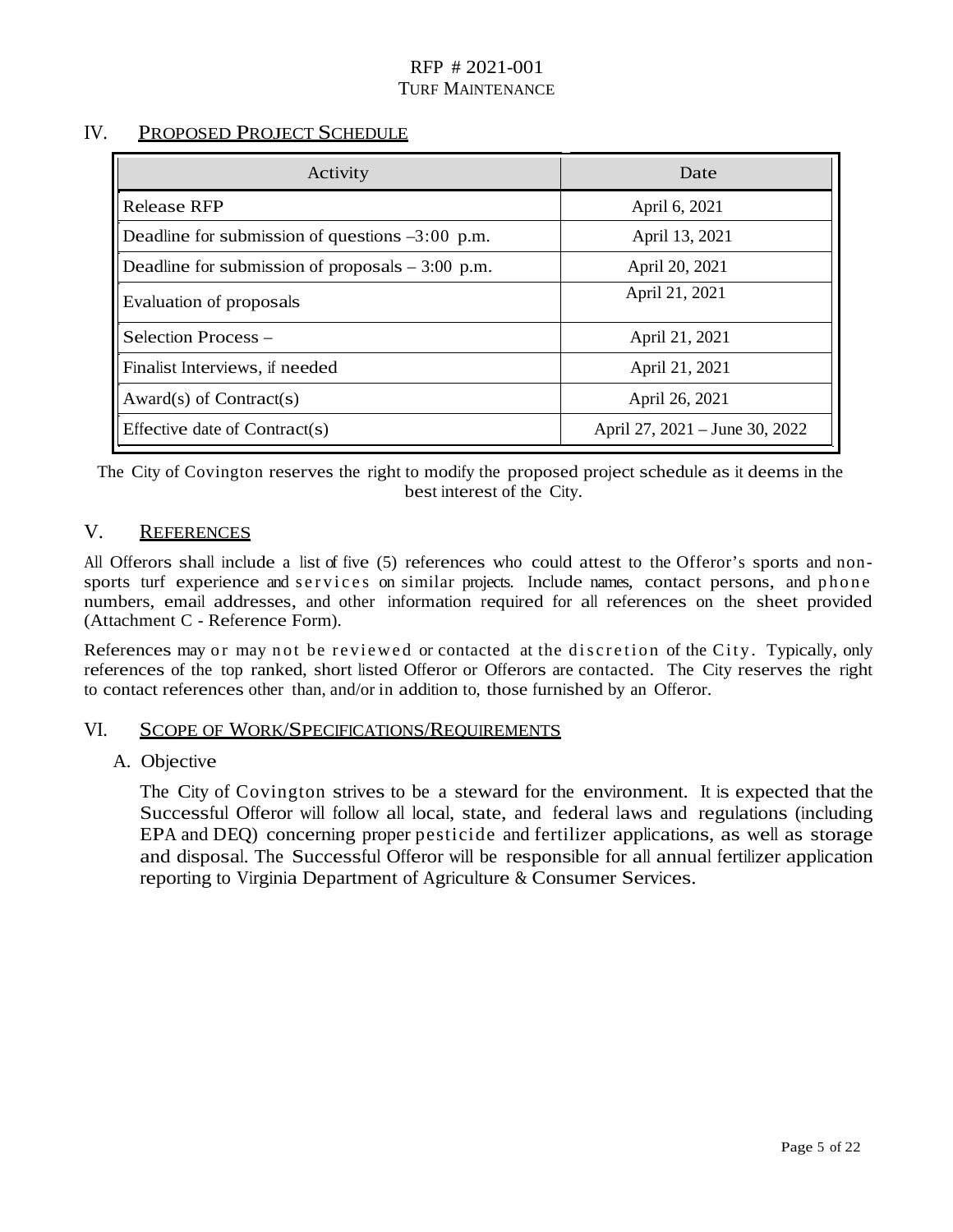B. Qualification/Communication

This request requires that an experienced, certified, knowledgeable turf professional be responsible for all herbicide and fertilizer applications throughout the city, and personally on-hand for all treatments and applications at JRSC and CF. It will be the responsibility of the Successful Offeror to see that all applications are made precisely and accurately, understanding that not all-weather conditions and turf usage allow for optimal pesticide or fertilizer applications. Close communication with site supervisors and groundskeepers will be required so that applications can work in conjunction with various site maintenance and schedules, such as special events, games, or over-seeding. Due to the intense amount of practice  $\ell$  play that many C o v i n g t o n locations experience, it should be noted that some treatments / applications will take place outside of regular business hours. Determining an exact schedule of events and most effective maintenance calendar will be expected between all parties for all sports turf locations.

C. Response Times

For all Call-In Basis Treatments, the City and Successful Offeror will have up to two (2) weeks following each curative treatment to determine if specific problems and issues were sufficiently treated, or if additional treatments will be required. This is to be a collaborative effort, with all parties working toward the same goal of superior sports turf. Any determination of negligence or lack of proper response on the part of the Successful Offeror within a reasonable amount of time will result in repairs, reapplications, or complete sod replacement at the cost of the Successful Offeror. This determination will be made by the Director of Parks and Recreation, with necessary repairs being determined based upon playing schedule, level of damage, and overall response of the Successful Offeror.

- D. Attached hereto and incorporated herein are the following documents:
	- 1. Locations to be Serviced (Attachment A)
	- 2. Reference Form (Attachment B)
	- 3. Proprietary Information Form (Attachment C)

Each Offeror should carefully read and review all documents.

#### VII. GENERAL INFORMATION

A. Proposals must be submitted no later than 3:00 p.m. on April 20, 2021 to:

City of Covington Central Accounting Department, Attention David Bryant 333 W. Locust St. Covington, VA 24426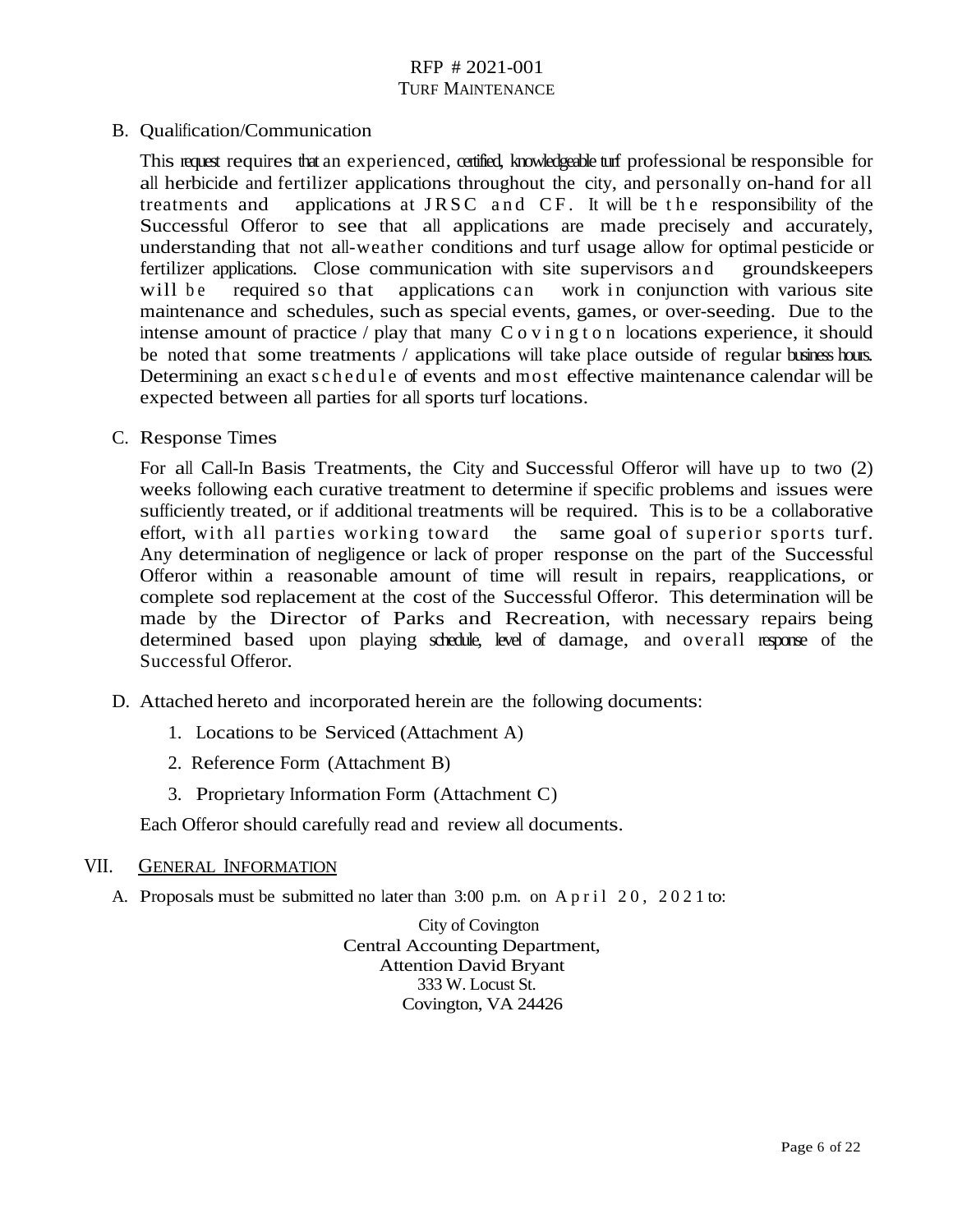- B. One (1) original, and three (3) copies of your proposal document are required. The City will not assume responsibility for reproduction if an insufficient number of copies have been supplied and failure to comply with this or any other requirement of this Request for Proposal may result in rejection of the proposal. Facsimile or emailed submission of proposals are not acceptable and any such proposals shall not be considered.
- C. Proposals having any erasures or corrections must be initialed by the Offeror in ink. Proposals must be signed, in ink, by an authorized officer of the firm.
- D. Proposals received after the set time for receipt shall not be considered and shall be returned unopened to the Offeror.
- E. As it is expected that each Offeror may have different needs for information, it is incumbent on each Offeror to make whatever inquires it deems necessary in order to respond to the RFP. The City assumes no responsibility for oral instructions, suggestions or interpretations. All inquiries concerning this proposal should be submitted prior to 3:00 p.m., on April 13, 2021. If necessary, an addendum will be issued and emailed to all Offerors who were emailed the original RFP. Questions should be submitted as follows:

Allen Dressler Director of Parks and Recreation Phone: (540) 965-6360 Fax: (540) 965-6370 adressler@covington.va.us

- F. No proposal may be withdrawn after opening except for clerical errors, as set forth in Section 2.2- 4330 of the Virginia Code. Bidder must give the City a notice in writing of the request to withdraw a bid within two (2) business days after conclusion of opening.
- G. The City of Covington is not responsible for any costs incurred with the development and delivery of the proposal. It is the sole responsibility of the Offeror.

#### VIII. EVALUATION CRITERIA

The evaluation of proposal responses is based on several factors with cost being only one element. Therefore, deficiencies in an Offeror's capacity to properly service a program will significantly affect such Offeror's ranking among competitors regardless of the cost of the program, however, the City of Covington reserves the right to purchase other than low bid. Offerors are welcome to submit supporting information, which describes their ability to meet the criteria and exceed the performance of other Offerors.

After receipt of proposals, the City will use the evaluation criteria in selecting the firm(s) for negotiation and recommendation for award of the contract(s). Interviews may or may not be conducted for the purpose of clarification.

Evaluation Criteria:

- A. Quality of plan to assist the City of Covington in meeting its goal of providing superior turf, considering safety, playability, and aesthetics.
- B. Offeror's credentials (Relevant experience, qualifications, and success in providing the goods and services outlined in this RFP)
- C. Offeror's references from clients, which are comparable to the City of Covington in regard to superior standards.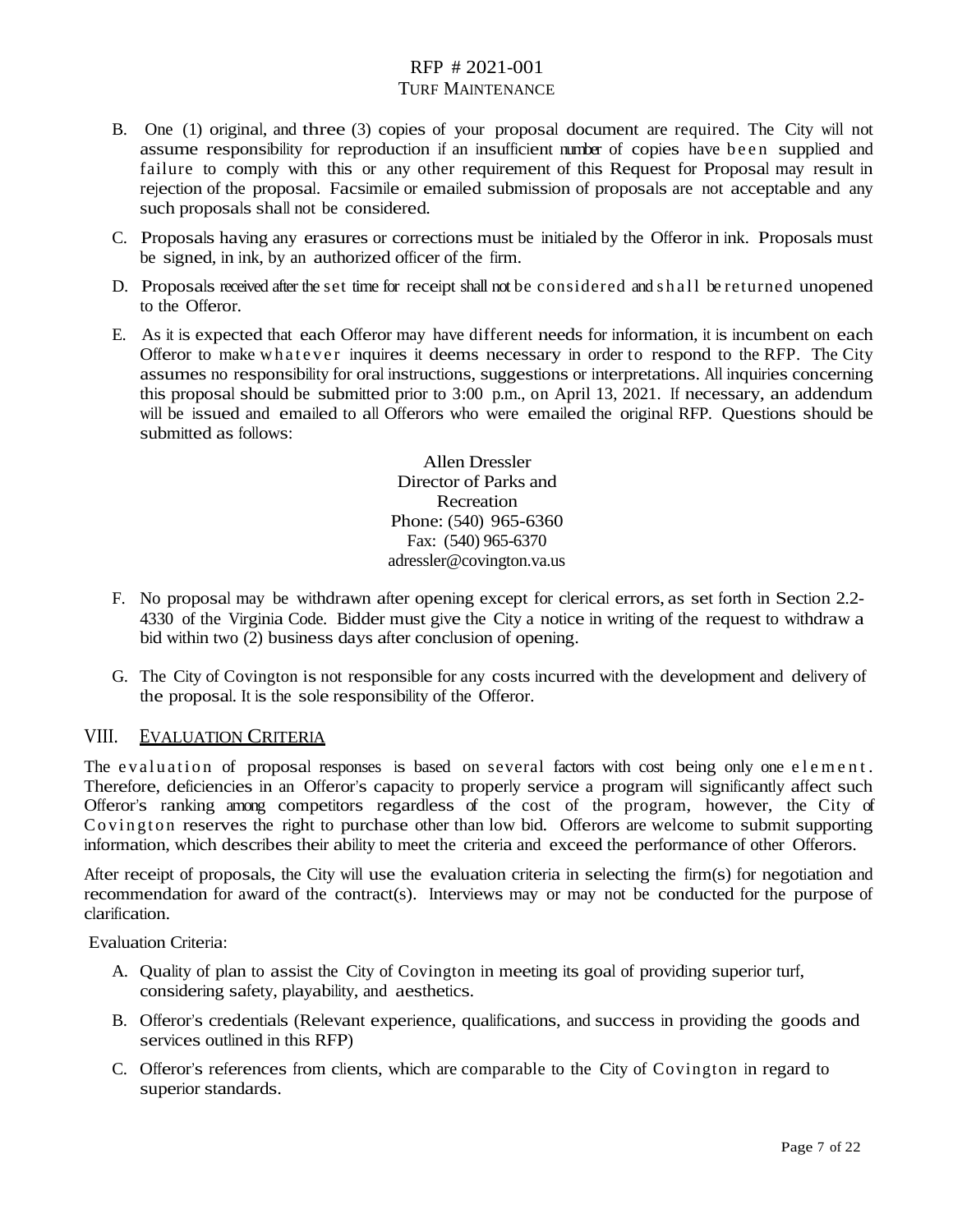- D. Financial proposal including but not limited to warranty, discounts, add-on services and other charges.
- E. Quality of Proposal and Overall Responsiveness of Offeror and adequacy of information

provided. F. Proposal includes all requested and required information listed in this RFP.

G. Any other factors relevant to the Offeror's capacity and willingness to satisfy the City of Covington.

#### IX. GENERAL TERMS & CONDITIONS

- A. **Acceptance of Bids/Proposals:** Unless otherwise specified, all bids/proposals submitted shall be valid for a minimum period of 60 calendar days following the date established for receiving bids/proposals. At the end of the 60 calendar days the bid/proposal may be withdrawn at the written request of the bidder/proposer. If the bid/proposal is not withdrawn at that time, it remains in effect until an award is made or the solicitation is cancelled.
- B. **Anti-Discrimination:** By submitting their bids/proposals, bidders/proposers certify to City of Covington that they will conform to the provisions of the Federal Civil Rights Act of 1964, as amended, as well as the Virginia Fair Employment Contracting Act of 1975, as amended, where applicable, the Virginians With Disabilities Act, the Americans With Disabilities Act and § 2.2-4311 of the *Virginia Public Procurement Act (VPPA).* If the award is made to a faith-based organization, the organization shall not discriminate against any recipient of goods, services, or disbursements made pursuant to the contract on the basis of the recipient's religion, religious belief, refusal to participate in a religious practice, or on the basis of race, age, color, gender or national origin and shall be subject to the same rules as other organizations that contract with public bodies to account for the use of the funds provided; however, if the faith-based organization segregates public funds into separate accounts, only the accounts and programs funded with public funds shall be subject to audit by the public body. (*Code of Virginia*, § 2.2-4343.1E).

In every contract over \$10,000 the provisions in 1 and 2 below apply:

1. During the performance of this contract, the contractor agrees as follows:

a. The contractor will not discriminate against any employee or applicant for employment because of race, religion, color, sex, national origin, age, disability, or any other basis prohibited by state law relating to discrimination in employment, except where there is a bona fide occupational qualification reasonably necessary to the normal operation of the contractor. The contractor agrees to post in conspicuous places, available to employees and applicants for employment, notices setting forth the provisions of this nondiscrimination clause.

b. the contractor, in all solicitations or advertisements for employees placed by or on behalf of the contractor, will state that such contractor is an equal opportunity employer.

c. Notices, advertisements and solicitations placed in accordance with federal law, rule, or regulation shall be deemed sufficient for the purpose of meeting these requirements.

- 2. The contractor will include the provisions of 1 above in every subcontract or purchase order over \$10,000, so that the provisions will be binding upon each subcontractor or vendor.
- C. **Antitrust:** By entering into a contract, the contractor conveys, sells, assigns, and transfers to the City of Covington all rights, title and interest in and to all causes of action it may now have or hereafter acquire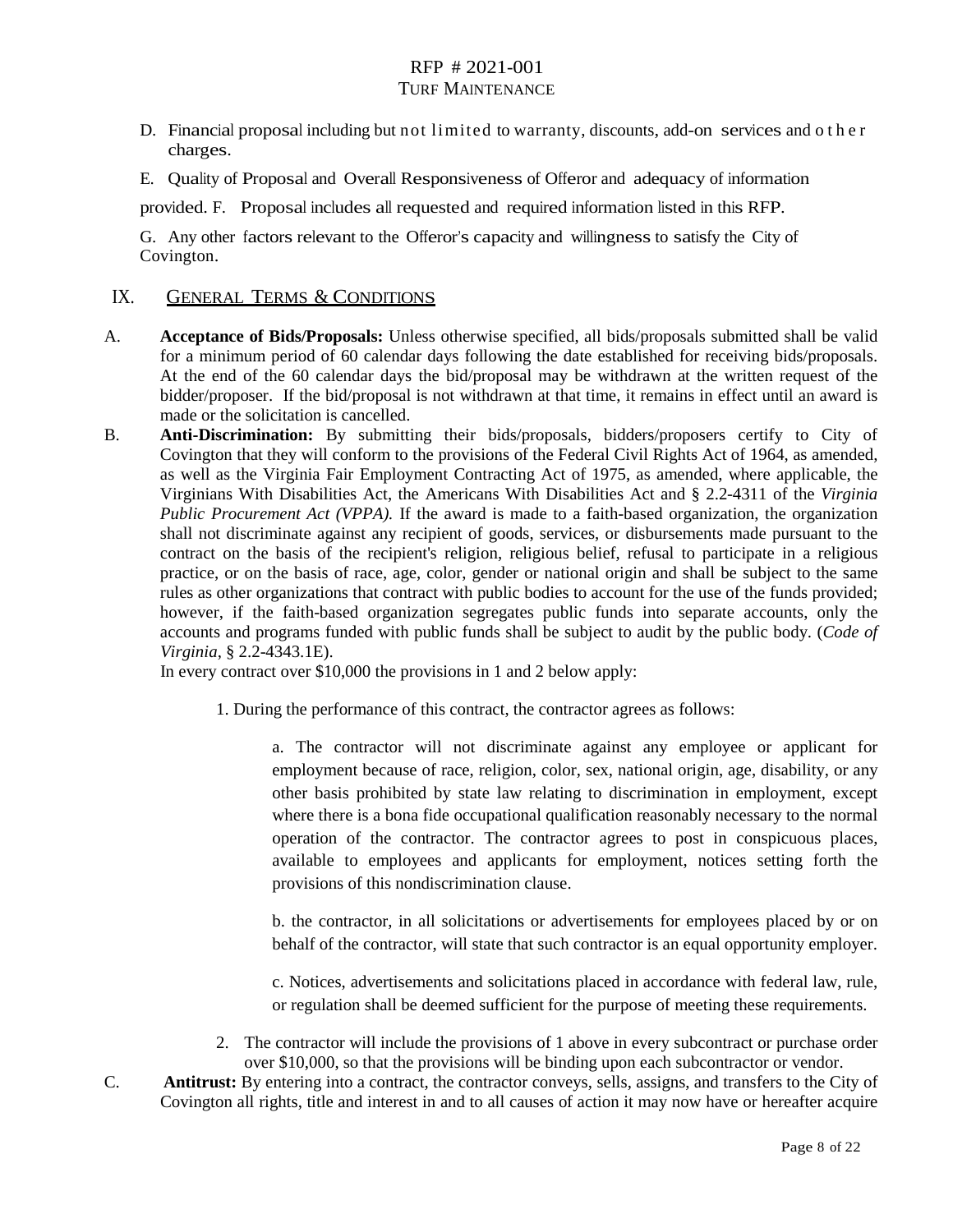#### TURF MAINTENANCE

under the antitrust laws of the United States and the Commonwealth of Virginia, relating to the particular goods or services purchased or acquired by City of Covington under said contract.

- D. **Applicable Laws and Courts:** This solicitation and any resulting contract shall be governed in all respects by the laws of the Commonwealth of Virginia and any litigation with respect thereto shall be brought in the courts of City of Covington, Virginia. The Contractor shall comply with federal, state, local laws, and regulations.
- E. **Assignment of Contract:** A contract shall not be assignable by the contractor in whole or in part without the written consent of City of Covington.
- F. **Availability of Funds:** It is understood and agreed between the parties herein that City of Covington shall be bound hereunder only to the extent of the funds available or which may hereafter become available for the purpose of this agreement.
- G. **Bid/Proposal Pricing**: The Bid/Proposal price shall be an all-inclusive price to deliver the specified goods and/or services FOB Destination to the address specified address per the specifications. Invoices must be itemized and will be paid at the unit price in the proposal. The City will not accept or pay for additional line items such as freight, shipping and handling, delivery, downtime, equipment, lost time due to inclement weather or any other charges additional to the unit prices quoted in the Bid/Proposal.
- H. **Changes to the Contract:** Changes can be made to the contract in any of the following ways:
	- 1. The parties may agree in writing to modify the scope of the contract. An increase or decrease in the price of the contract resulting from such modification shall be agreed to by the parties as a part of their written agreement to modify the scope of the contract.
	- 2. City of Covington may order changes within the general scope of the contract at any time by written notice to the contractor. Changes within the scope of the contract include, but are not limited to, things such as services to be performed, the method of packing or shipment, and the place of delivery or installation. The contractor shall comply with the notice upon receipt. The contractor shall be compensated for any additional costs incurred as the result of such order and shall give City of Covington a credit for any savings. Said compensation shall be determined by one of the following methods:
		- a. By mutual agreement between the parties in writing; or
		- b. By agreeing upon a unit price or using a unit price set forth in the contract, if the work to be done can be expressed in units, and the contractor accounts for the number of units of work performed, subject to City of Covington's right to audit the contractor's records and/or to determine the correct number of units independently; or
		- c. By ordering the contractor to proceed with the work and keep a record of all costs incurred and savings realized. A markup for overhead and profit may be allowed if provided by the contract. The same markup shall be used for determining a decrease in price as the result of savings realized. The contractor shall present City of Covington with all vouchers and records of expenses incurred and savings realized. City of Covington shall have the right to audit the records of the contractor as it deems necessary to determine costs or savings. Any claim for an adjustment in price under this provision must be asserted by written notice to City of Covington within thirty (30) days from the date of receipt of the written order from City of Covington. If the parties fail to agree on an amount of adjustment, the question of an increase or decrease in the contract price or time for performance shall be resolved in accordance with the procedures for resolving disputes provided by the Disputes Clause of this contract. Neither the existence of a claim nor a dispute resolution process, litigation or any other provision of this contract shall excuse the contractor from promptly complying with the changes ordered by City of Covington or with the performance of the contract generally.
- Page 9 of 22 I. **Claims**: Contractual claims, whether for money or other relief, shall be submitted in writing to the 333 W. Locust Street, Covington, Virginia 24426, no later than sixty (60) days after final payment; however, written notice of the contractor's intention to file such claim shall have been given at the time of the occurrence or beginning of the work upon which the claim is based. Nothing herein shall preclude a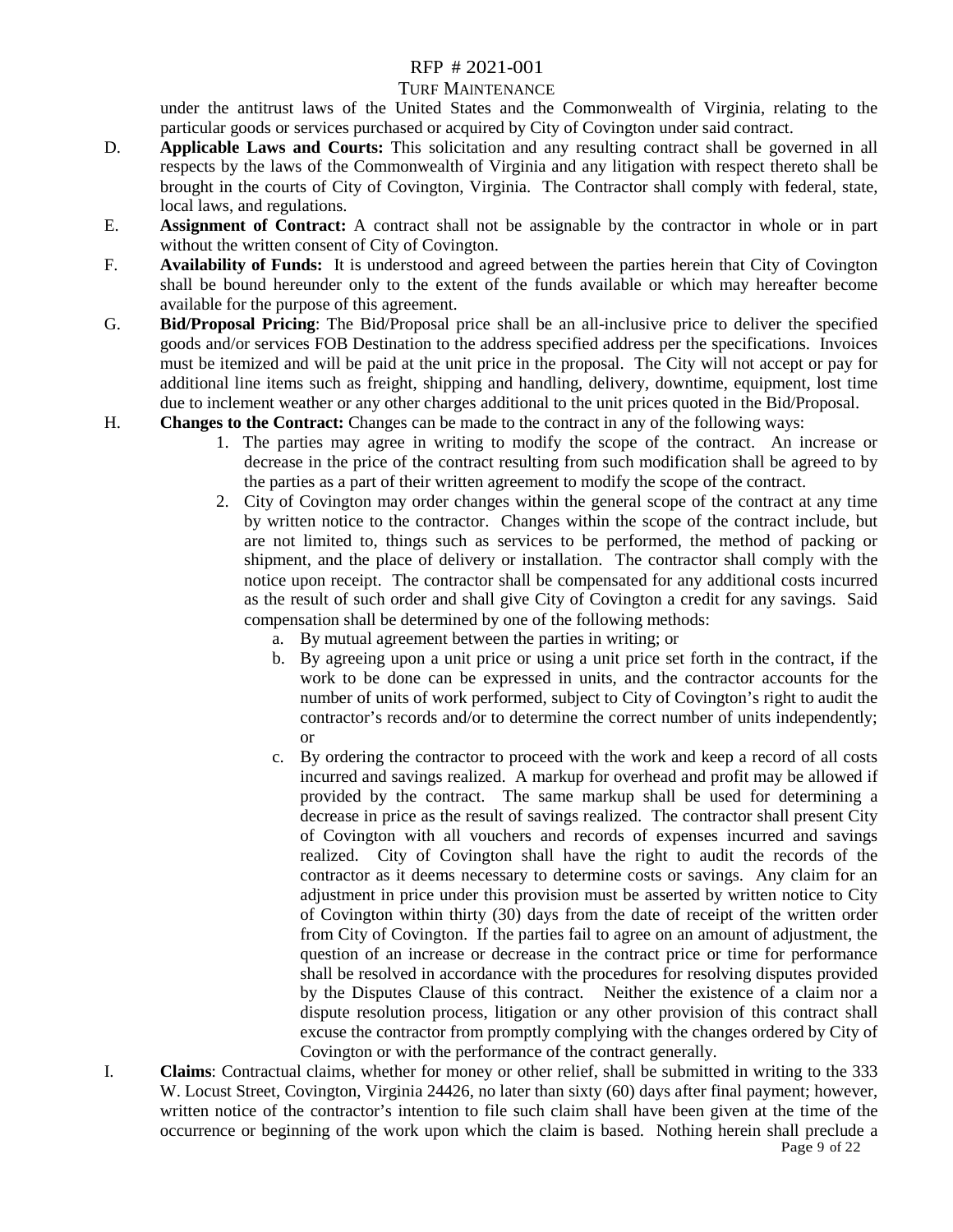#### TURF MAINTENANCE

contract from requiring submission of an invoice for final payment within a certain time after completion and acceptance of the work or acceptance of the goods. Pending claims shall not delay payment of amounts agreed due in the final payment (Code of Virginia, Section 2.2-4363). A contractor may not institute legal action prior to receipt of the City Manager's decision on the claim, unless that office fails to render such decision within thirty (30) days. Failure of the City to render a decision within thirty (30) days shall not result in the contractor being award the relief claimed or in any other relief or penalty. The sole remedy for the City's failure to render a decision within thirty (30) days shall be the contractor's right to institute immediate legal action. The decision of the City Manager shall be final and conclusive unless the contractor, within six (6) months of the date of the final decision of the claim, institutes legal action as provided in the Code of Virginia, Section 2.2-4364.

- J. **Clarification of Terms:** If any prospective bidder/proposer has questions about the specifications or other solicitation documents, the prospective bidder/proposer should contact the buyer whose name appears on the face of the solicitation no later than three (3) working days before the due date. The bidder/proposer may be asked to submit such questions in writing. Any revisions to the solicitation will be made only by addendum issued by the buyer.
- K. **Debarment Status:** By submitting their bids/proposals, bidders/proposers certify that they are not currently debarred by the Commonwealth of Virginia from submitting bids/proposals on contracts for the type of goods and/or services covered by this solicitation, nor are they an agent of any person or entity that is currently so debarred.
- L. **Default:** In case of failure to deliver goods or services in accordance with the contract terms and conditions, City of Covington, after due oral or written notice, may procure them from other sources and hold the contractor responsible for any resulting additional purchase and administrative costs. This remedy shall be in addition to any other remedies which City of Covington may have. In addition, City of Covington reserves the right to cancel any orders placed that are not delivered by the date specified in the Invitation for Proposal.
- M. **Drug-Free Workplace:** During the performance of this contract, the contractor agrees to (i) provide a drug-free workplace for the contractor's employees; (ii) post in conspicuous places, available to employees and applicants for employment, a statement notifying employees that the unlawful manufacture, sale, distribution, dispensation, possession, or use of a controlled substance or marijuana is prohibited in the contractor's workplace and specifying the actions that will be taken against employees for violations of such prohibition; (iii) state in all solicitations or advertisements for employees placed by or on behalf of the contractor that the contractor maintains a drug-free workplace; and (iv) include the provisions of the foregoing clauses in every subcontract or purchase order of over \$10,000, so that the provisions will be binding upon each subcontractor or vendor.

For the purposes of this section, "*drug-free workplace"* means a site for the performance of work done in connection with a specific contract awarded to a contractor, the employees of whom are prohibited from engaging in the unlawful manufacture, sale, distribution, dispensation, possession or use of any controlled substance or marijuana during the performance of the contract.

- N. **Ethics in Public Contracting:** By submitting their bids/proposals, bidders/proposers certify that their bids/proposals are made without collusion or fraud and that they have not offered or received any kickbacks or inducements from any other bidder/proposer, supplier, manufacturer or subcontractor in connection with their bid/proposal, and that they have not conferred on any public employee having official responsibility for this procurement transaction any payment, loan, subscription, advance, deposit of money, services, or anything of more than nominal value, present or promised, unless consideration of substantially equal or greater value was exchanged.
- O. **Facsimile and Email Proposals:** Facsimile or email **unsealed** proposals received in City of Covington Purchasing Office prior to the time and date designated for proposal submission will be accepted. It is the bidder's/proposer's responsibility to ensure these bids/proposals are received by City of Covington Purchasing Office. Facsimile or email bids/proposals will not be accepted for **sealed** bids or proposals.
- P. **Immigration Reform and Control Act of 1986:** By submitting their bids/proposals, bidders/ proposers certify that they do not and will not during the performance of this contract employ illegal alien workers or otherwise violate the provisions of the federal Immigration Reform and Control Act of 1986.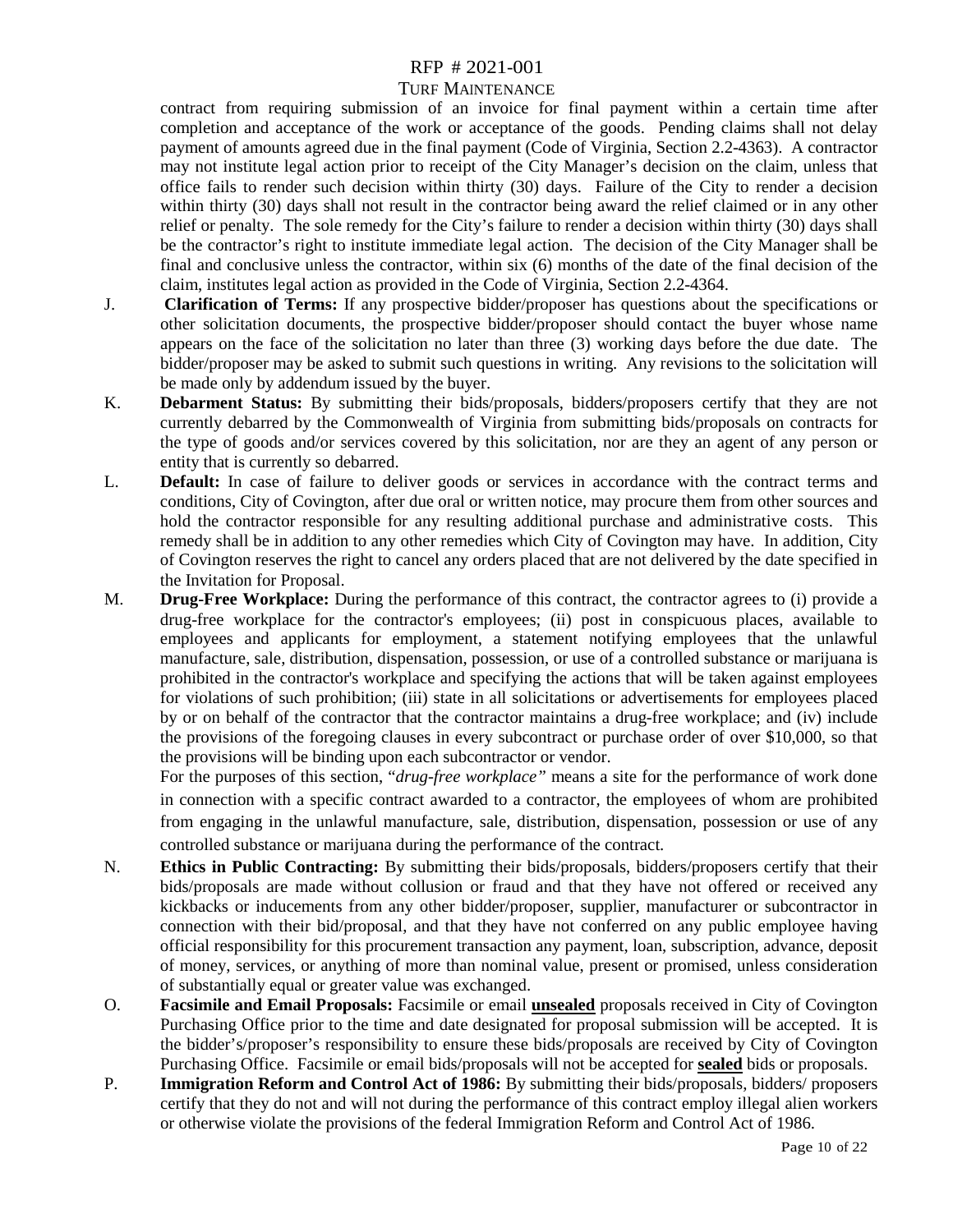#### TURF MAINTENANCE

- Q. **Indemnification:** Contractor agrees to indemnify, defend, and hold harmless City of Covington its officers, agents, and employees from any claims, damages and actions of any kind or nature, whether at law or in equity, arising from or caused by any kind or nature of services furnished by the contractor or contractor's use of any materials, goods, or equipment of any kind or nature, provided that such liability is not attributable to the sole negligence of City of Covington.
- R. **Late Proposals:** To be considered for selection, bids/proposals must be received by City of Covington 333 W. Locust Street, Covington, Virginia 24426, by the designated date and hour. Bids/Proposals received in the City of Covington Purchasing Office after the date and hour designated are automatically disqualified and will not be considered. City of Covington is not responsible for delays in the delivery of mail by the U.S. Postal Service, private couriers, or other means of delivery. It is the sole responsibility of the bidder/proposer to ensure that its bid/proposal reaches the City of Covington Purchasing Office by the designated time and hour.
- S. **Mandatory use of City Form and Terms and Conditions:** Failure to submit a bid/proposal on the official City of Covington form provided for that purpose shall be a cause for rejection of the bid/proposal. Modification of or additions to any portion of the Invitation for Bid/Request for Proposal may be cause for rejection of the bid/proposal; however, City of Covington reserves the right to decide, on a case by case basis, in its sole discretion, whether to reject such a bid/proposal as nonresponsive. As a precondition to its acceptance, City of Covington may, in its sole discretion, request that the bidder/proposer withdraw or modify nonresponsive portions of a bid/proposal which do not affect quality, quantity, price, or delivery. No modification of or addition to the provisions of the contract shall be effective unless reduced to writing and signed by the parties.
- T. **Negotiation with the Lowest Bidder:** Unless all bids are cancelled or rejected, City of Covington reserves the right granted by § 2.2-4318 of the *Code of Virginia* to negotiate with the lowest responsive, responsible bidder to obtain a contract price within the funds available to the City whenever such low bid exceeds the City's available funds. For the purpose of determining when such negotiations may take place, the term "available funds" shall mean those funds which were budgeted by the agency for this contract prior to the issuance of the written Invitation for Bid. Negotiations with the low bidder may include both modifications of the bid price and the Scope of Work/Specifications to be performed. The City shall initiate such negotiations by written notice to the lowest responsive, responsible bidder that its bid exceeds the available funds and that the City wishes to negotiate a lower contract price. The times, places, and manner of negotiating shall be agreed to by the City and the lowest responsive, responsible bidder.
- U. **Nondiscrimination of Contractors:** A bidder, proposer, offeror, or contractor shall not be discriminated against in the solicitation or award of this contract because of race, religion, color, sex, national origin, age, disability, faith-based organizational status, any other basis prohibited by state law relating to discrimination in employment. If the award of this contract is made to a faith-based organization and an individual, who applies for or receives goods, services, or disbursements provided pursuant to this contract objects to the religious character of the faith-based organization from which the individual receives or would receive the goods, services, or disbursements, the public body shall offer the individual, within a reasonable period of time after the date of his objection, access to equivalent goods, services, or disbursements from an alternative provider.
- V. **Payment**:

#### 1. **To Prime Contractor:**

- a. Invoices for items ordered, delivered, and accepted shall be submitted by the contractor directly to the payment address shown on the purchase order/contract. All invoices shall show City of Covington or state contract number and/or purchase order number; social security number (for individual contractors) or the federal employer identification number (for proprietorships, partnerships, and corporations).
- Page 11 of 22 b. Any payment terms requiring payment in less than 45 days will be regarded as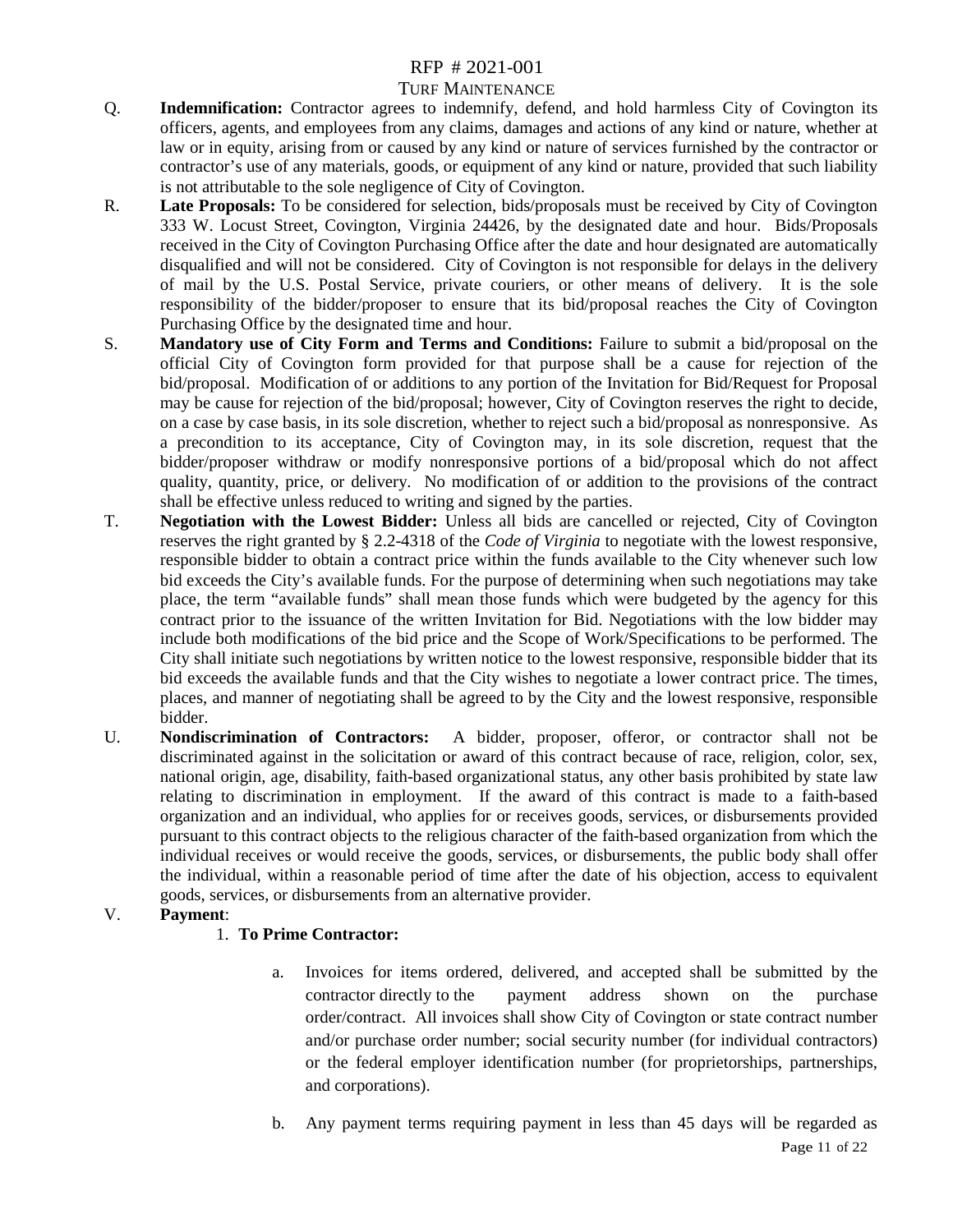#### TURF MAINTENANCE

requiring payment 45 days after invoice or delivery, whichever occurs last. This shall not affect offers of discounts for payment in less than 45 days, however.

- c. All goods or services provided under this contract or purchase order, that are to be paid for with public funds, shall be billed by the contractor at the contract price, regardless of which public agency is being billed.
- d. The following shall be deemed to be the date of payment: the date of postmark in all cases where payment is made by mail, or the date of offset when offset proceedings have been instituted as authorized under the Virginia Debt Collection Act.
- e. **Unreasonable Charges**. Under certain emergency procurements and for most time and material purchases, final job costs cannot be accurately determined at the time orders are placed. In such cases, contractors should be put on notice that final payment in full is contingent on a determination of reasonableness with respect to all invoiced charges. Charges which appear to be unreasonable will be researched and challenged, and that portion of the invoice held in abeyance until a settlement can be reached. Upon determining that invoiced charges are not reasonable, the City of Covington shall promptly notify the contractor, in writing, as to those charges which it considers unreasonable and the basis for the determination. A contractor may not institute legal action unless a settlement cannot be reached within thirty (30) days of notification. The provisions of this section do not relieve an agency of its prompt payment obligations with respect to those charges which are not in dispute (*Code of Virginia,* § 2.2-4363).

#### 2. **To Subcontractors:**

- a. A contractor awarded a contract under this solicitation is hereby obligated:
	- (1) To pay the subcontractor(s) within seven (7) days of the contractor's receipt of payment from City of Covington for the proportionate share of the payment received for work performed by the subcontractor(s) under the contract; or
	- (2) To notify City of Covington and the subcontractor(s), in writing, of the contractor's intention to withhold payment and the reason.
- b. The contractor is obligated to pay the subcontractor(s) interest at the rate of one percent per month (unless otherwise provided under the terms of the contract) on all amounts owed by the contractor that remain unpaid seven (7) days following receipt of payment from City of Covington, except for amounts withheld as stated in (2) above. The date of mailing of any payment by U. S. Mail is deemed to be payment to the addressee. These provisions apply to each sub-tier contractor performing under the primary contract. A contractor's obligation to pay an interest charge to a subcontractor may not be construed to be an obligation of City of Covington.
- W. **Precedence of Terms**: The following General Terms and Conditions ANTI-DISCRIMINATION, ANTITRUST, APPLICABLE LAWS AND COURTS, CLARIFICATION OF TERMS, DEBARMENT STATUS, ETHICS IN PUBLIC CONTRACTING, IMMIGRATION REFORM AND CONTROL ACT OF 1986, MANDATORY USE OF CITY FORM AND TERMS AND CONDITIONS, PAYMENT shall apply in all instances. In the event there is a conflict between any of the other General Terms and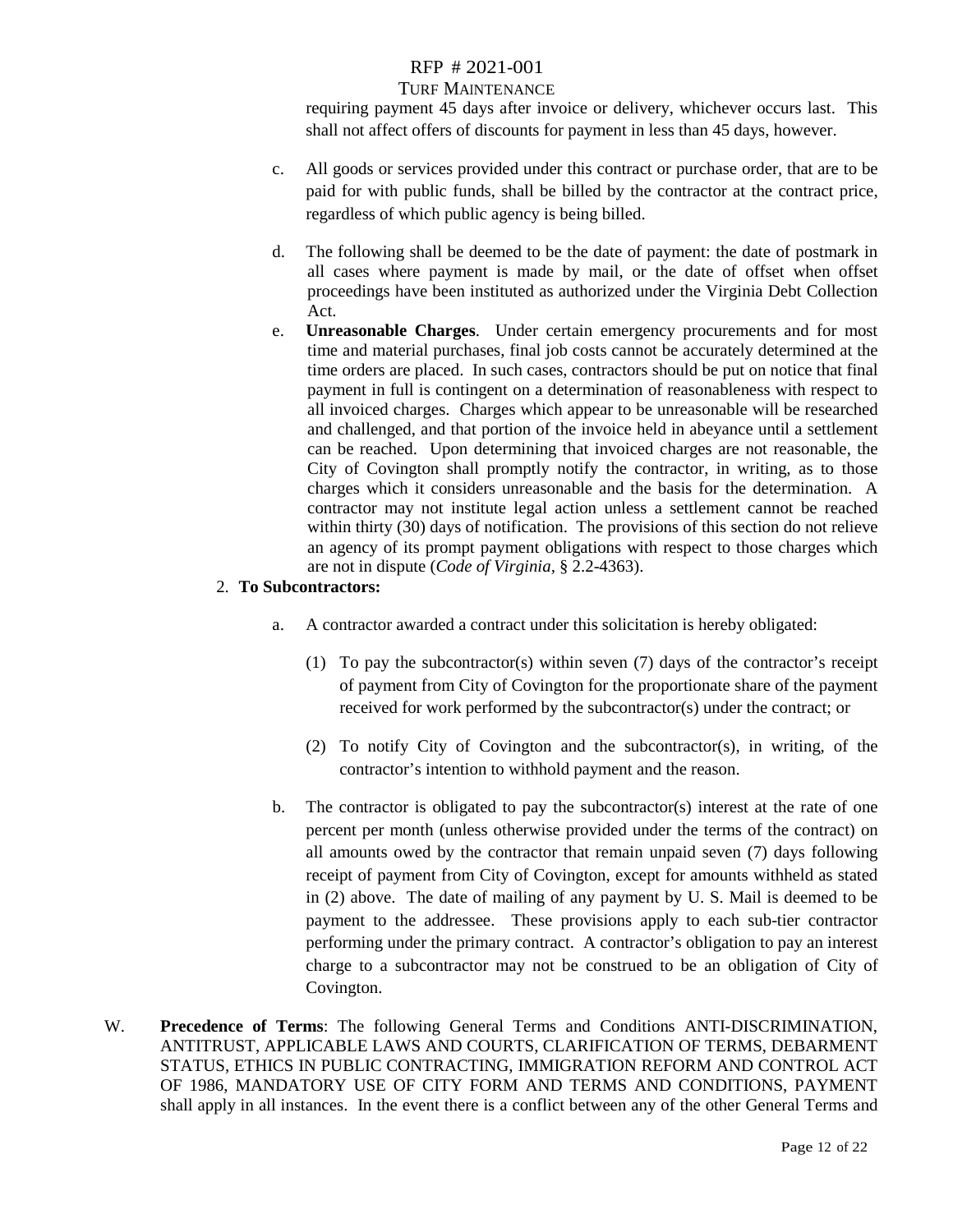#### TURF MAINTENANCE

Conditions and any Special Terms and Conditions in this solicitation, the Special Terms and Conditions shall apply.

- X. **Public Notice of Award:** Upon the award or the announcement of the decision to award a contract as a result of this solicitation, City of Covington will publicly post such notice on the City of Covington website [\(www.covington.va.us\)](http://www.covington.va.us/) if the amount of the transaction is \$30,000 or more. Award information may also be obtained by contacting the buyer whose name appears on this solicitation.
- Y. **Qualification of Bidders/Proposers:** City of Covington may make such reasonable investigations as deemed proper and necessary to determine the ability of the bidder/proposer to perform the services/furnish the goods and the bidder/proposer shall furnish to City of Covington all such information and data for this purpose as may be requested. City of Covington reserves the right to inspect bidder's/proposer's physical facilities prior to award to satisfy questions regarding the bidder/proposer's capabilities. City of Covington further reserves the right to reject any (bid/proposal) if the evidence submitted by, or investigations of, such bidder/proposer fails to satisfy City of Covington that such bidder/proposer is properly qualified to carry out the obligations of the contract and to provide the services and/or furnish the goods contemplated therein.
- Z. **Supremacy Clause:** Notwithstanding any provision in the bidder's/proposer's response to the contrary, the bidder/proposer agrees that the terms and conditions contained in City of Covington's IFB/RFP prevail over contrary terms and conditions contained in the bidder's/proposer's response.
- AA. **Taxes:** Sales to City of Covington are normally exempt from State sales tax. State sales and use tax certificates of exemption will be issued upon request. Deliveries against this contract shall usually be free of Federal excise and transportation taxes.
- BB. **Transportation and Packaging:** By submitting their bids/proposals, all bidders/proposers certify and warrant that the price offered for FOB destination includes only the actual freight rate costs at the lowest and best rate and is based upon the actual weight of the goods to be shipped. Except as otherwise specified herein, standard commercial packaging, packing and shipping containers shall be used. All shipping containers shall be legibly marked or labeled on the outside with purchase order number, commodity description, and quantity.
- CC. **Testing and Inspection:** City of Covington reserves the right to conduct any test/inspection it may deem advisable to assure goods and services conform to the specifications.
- DD. **Use of Brand Names**: Unless otherwise provided in this solicitation, the name of a certain brand, make or manufacturer does not restrict proposers to the specific brand, make or manufacturer named, but conveys the general style, type, character, and quality of the article desired. Any article which the public body, in its sole discretion, determines to be the equivalent of that specified, considering quality, workmanship, economy of operation, and suitability for the purpose intended, shall be accepted. The bidder/proposer is responsible to clearly and specifically identify the product being offered and to provide sufficient descriptive literature, catalog cuts and technical detail to enable the City to determine if the product offered meets the requirements of the solicitation. This is required even if offering the exact brand, make or manufacturer specified. Normally in competitive sealed bids only the information furnished with the bids will be considered in the evaluation. Failure to furnish adequate data for evaluation purposes may result in declaring a bid/proposal nonresponsive. Unless the bidder/proposer clearly indicates in its bid/proposal that the product offered is an equivalent product, such bid/proposal will be considered to offer the brand name product referenced in the solicitation.

#### EE. **Termination**:

- 1. The City may terminate this contract with or without cause by giving contractor a thirty (30) day notice in writing. Upon delivery of said notice and upon expiration of the thirty (30) day period, contractor shall discontinue all services in connection with the performance of this contract and shall proceed to cancel promptly all related third party contracts. Termination of the Contract by the City pursuant to this paragraph shall terminate all of the City's obligations hereunder and no charges, penalties or other costs shall be due contractor except for compensation of work timely and satisfactorily completed.
- Page 13 of 22 2. In addition to the City's right of termination, either party may terminate this contract in the event the other party violates or fails to perform any covenant, provision, obligation, term, or condition contained in this contract, provided that unless otherwise provided in this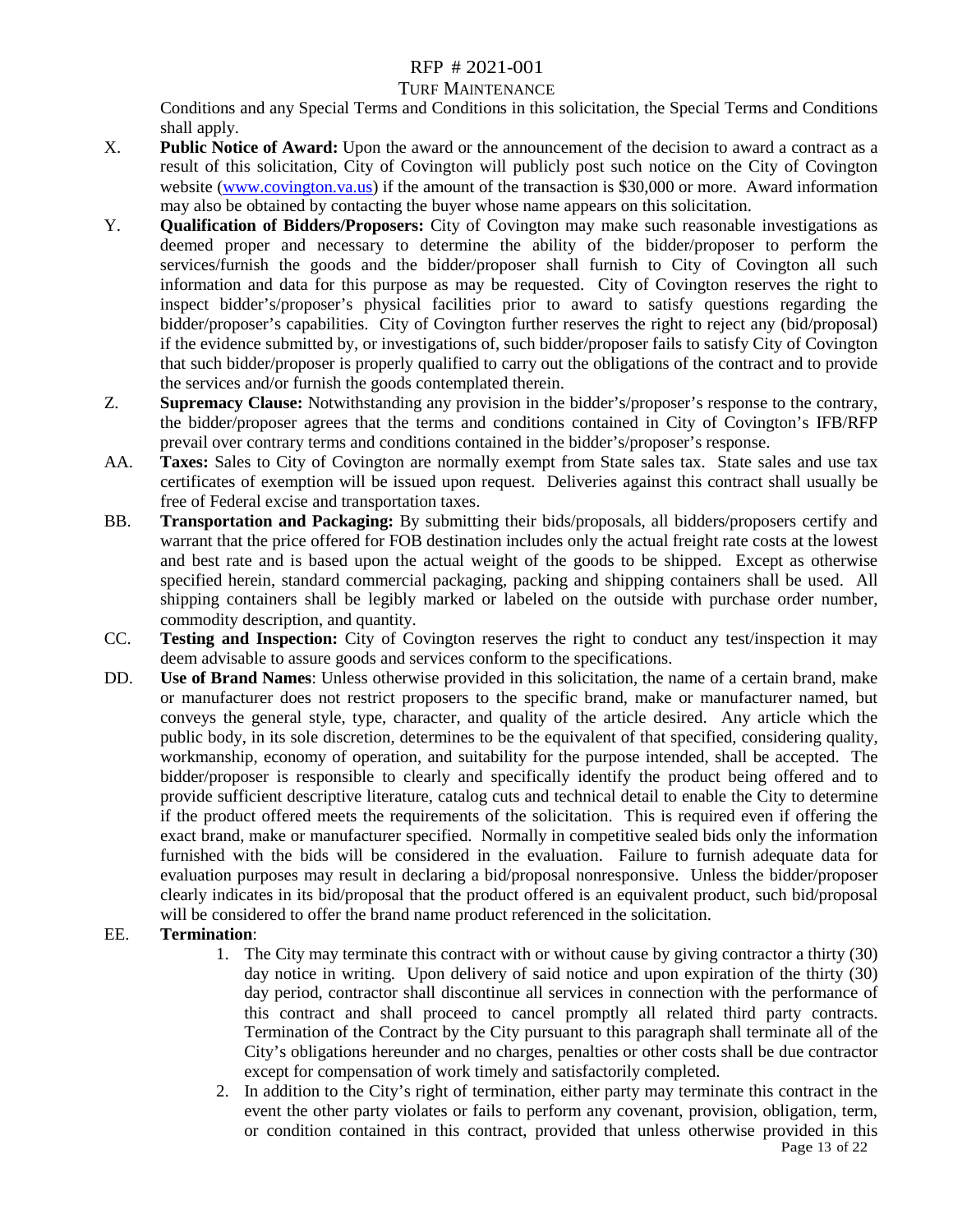#### TURF MAINTENANCE

contract, such failure or violation shall not be cause for termination if the defaulting party cures such default (if the default is susceptible to cure) within thirty (30) days of receipt of a written notice of default. The notice of default shall state the party's intent to terminate the contract if the default is not cured within a specified time period.

3. **Appropriation Approval**. Contractor acknowledges that the City's performance and obligation to pay under this contract is contingent upon annual appropriation by City Council. Contractor agrees that in the event that such appropriation is not forthcoming, the City may terminate this contract and no charges, penalties, or other costs shall be assessed.

#### **SPECIAL TERMS AND CONDITONS**

- 1. **Award:** City of Covington will make the award on a Unit Price basis to the lowest responsive and responsible bidder. The purchasing office reserves the right to conduct any test it may deem advisable and to make all evaluations. The City also reserves the right to reject any or all bids, in whole or in part, to waive informalities and to delete items prior to making the award, whenever it is deemed in the sole opinion of the procuring public body to be in its best interest.
- 2. **Extra Charges Not Allowed**: The bid price shall be for complete delivery of equipment, ready for use by City of Covington, and shall include all applicable freight and installation charges; extra charges will not be allowed.
- 3. **Insurance:** Contractor certifies that it and its subcontractors, if any, will have the insurance coverage set forth below at the time the contract is awarded and that such insurance will be maintained during the entire term of the contract and that all insurance coverage will be provided by insurance companies authorized to sell insurance in Virginia by the Virginia State Corporation Commission. The "City of Covington, its officers, agents, and employees," shall be named as additional insured on a primary basis and so endorsed on the policy. Such additional insured status shall be primary without participation by the City's insurers.

Each required insurance policy shall provide at least 30 days' written notice of cancellation to City of Covington.

If the liability insurance is issued on a "claims made" basis, the contractor must either:

- a. Agree to provide certificates of insurance evidencing the General Liability coverage for a period of two (2) years after final payment for the Contract. This certificate shall evidence a "retroactive date" no later than the beginning of the contractor's work under this Contract, or
- b. Purchase the extended reporting period endorsement for the policies in force during the term of this Contract and evidence the purchase of this extended reporting period endorsement by means of a certificate of insurance and a copy of the endorsement.

#### **MINIMUM INSURANCE REQUIRED:**

- a. Workers' Compensation: Statutory requirements and benefits. Coverage is compulsory for employers of three or more employees, to include the employer.
- b. Employer's Liability:

|                | i. Each Accident:                    | \$100,000   |
|----------------|--------------------------------------|-------------|
|                | ii. Disease, Each Employee:          | \$100,000   |
|                | iii. Disease, Policy Limit:          | \$500,000   |
| $\mathbf{c}$ . | <b>Commercial General Liability:</b> |             |
|                | i. General Aggregate                 | \$2,000,000 |
|                | ii. Each Occurrence                  | \$1,000,000 |
|                |                                      |             |

Page 14 of 22 iii. Commercial General Liability shall include bodily injury and property damage, personal injury, advertising injury, products and completed operations coverage.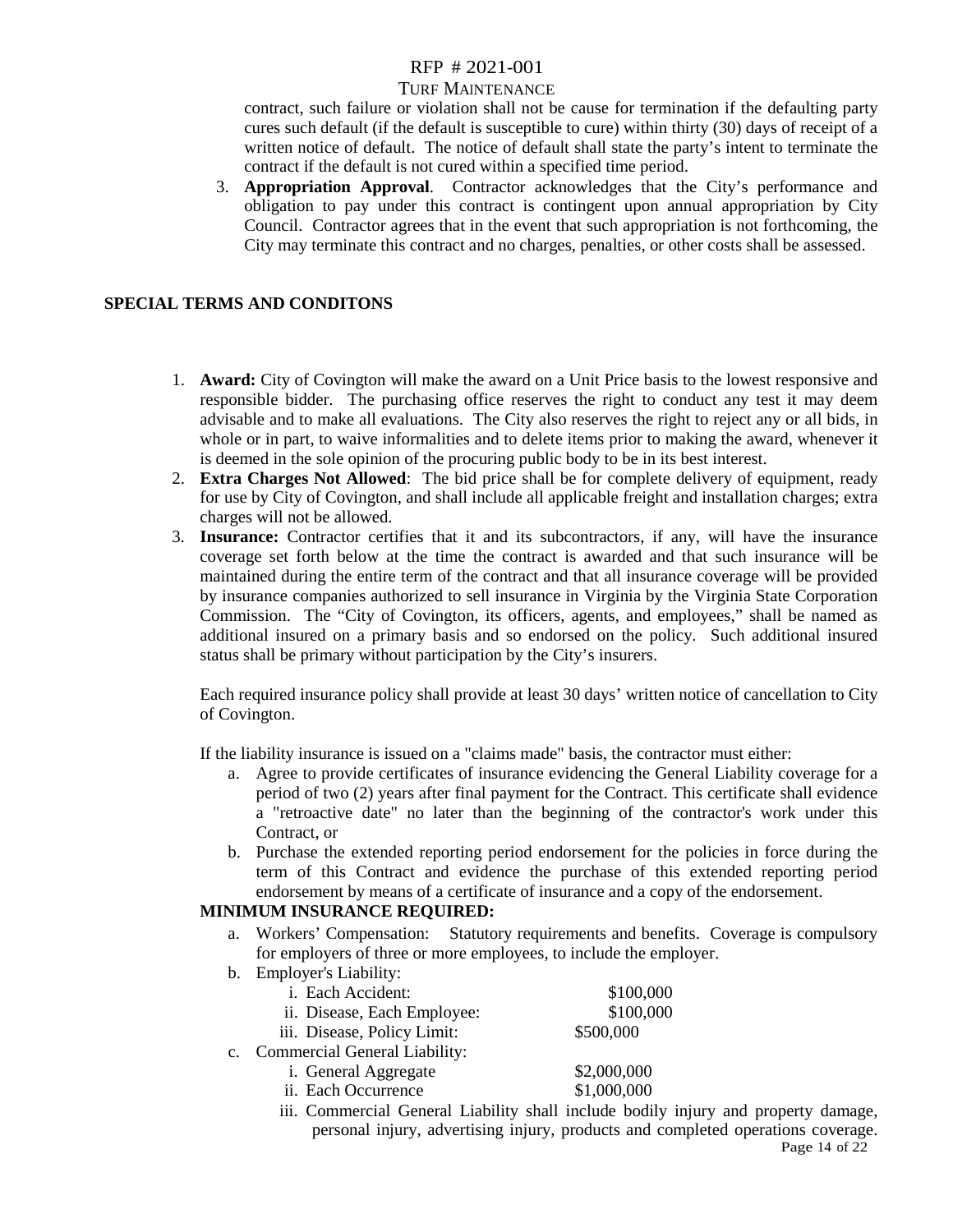#### TURF MAINTENANCE

General Aggregate limit shall apply separately to the project. Contractor's insurance coverage shall be primary and non-contributory.

- d. Automobile Liability: Combined Single Limit of \$1,000,000
- e. Professional Liability:

| i. General Aggregate | \$2,000,000 |
|----------------------|-------------|
| ii. Each Occurrence  | \$1,000,000 |

- f. Umbrella Liability: \$2,000,000 per occurrence.
- 4. **Maintenance Manuals**: The Contractor shall provide with each piece of equipment an operations and maintenance manual with wiring diagrams, parts list, and a copy of all warranties when applicable.

**Warranty (Commercial):** The Contractor agrees that the supplies or services furnished under any award resulting from this solicitation shall be covered by the most favorable commercial warranties the contractor gives any customer for such supplies or services and that the rights and remedies provided therein are in addition to and do not limit those available to City of Covington by any other clause of this solicitation. A copy of this warranty must be furnished with the bid.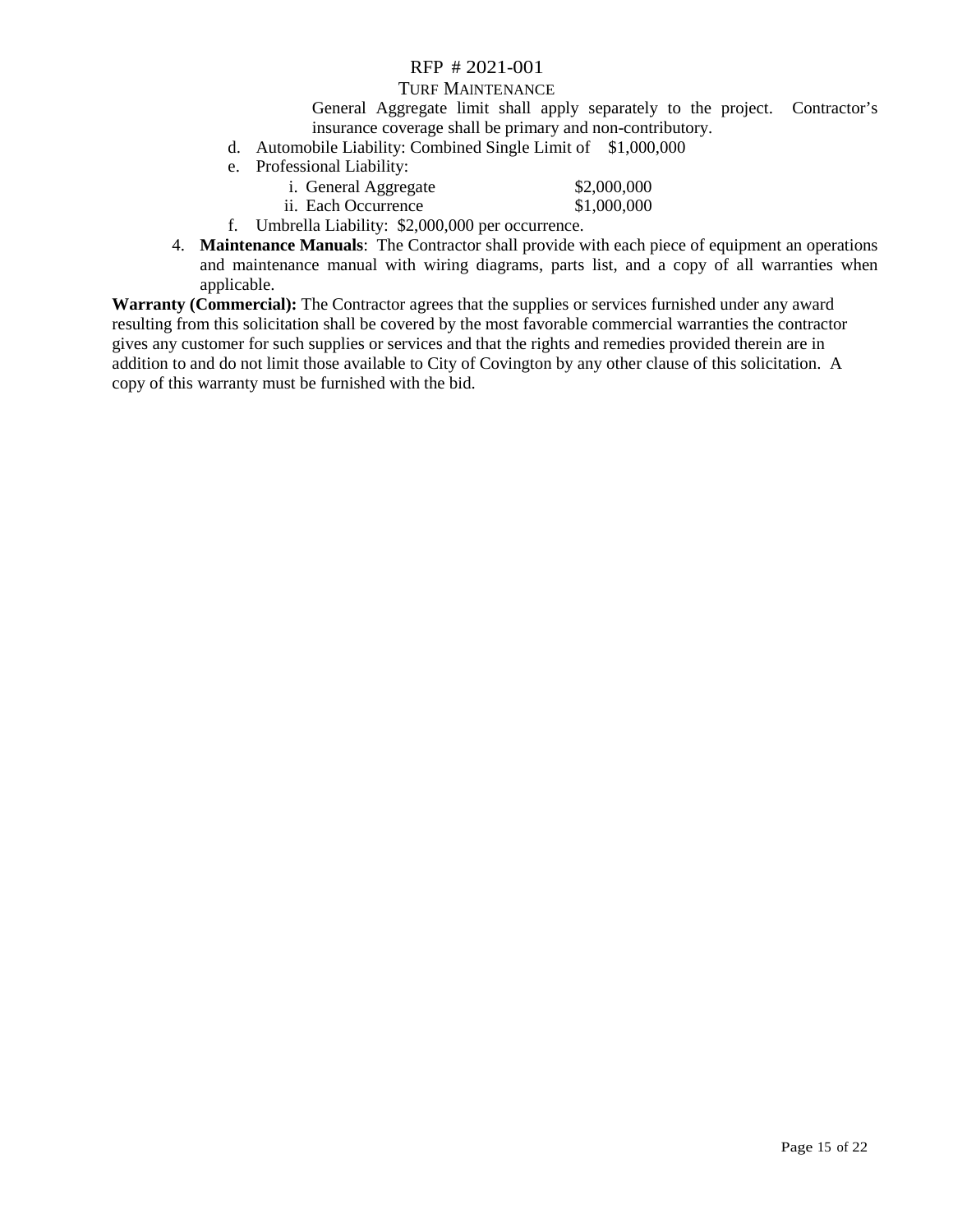## ATTACHMENT A

### LIST OF LOCATIONS

Please find below areas to be treated, square feet, acreage of property and type of application to be applied. Provide a cost per site.

Cool Season- Non-Sports Turf-Low Profile

- Spring-application of dry granular fertilizer with pre-emergent herbicide. Application of broadleaf weed control.
- Fall-application of dry granular fertilizer and broadleaf weed control.

| <b>LOCATION / ADDRESS / AREA TO BE DONE</b>      | <b>SQ. FEET</b>   | <b>ACRES</b> |
|--------------------------------------------------|-------------------|--------------|
| JACKSON RIVER SPORT COMPLEX (870 Edgemont Drive) |                   |              |
| Common Areas<br>➤                                | $100,000$ sq. ft. | $2.30$ acres |
| Area Behind Amphitheatre<br>➤                    | 190,000 sq. ft.   | 4.37 acres   |
| FORT YOUNG PARK (1600 Conrad Street)             |                   |              |
| Playground Area<br>➤                             | 75,779 sq. ft.    | $1.74$ acres |
| <b>MAIN STREET PARK (700 West Main Street)</b>   |                   |              |
| Playground Area<br>➤                             | $40,145$ sq. ft.  | .92 acres    |
| <b>RESERVOIR PARK (500 North Pocahontas)</b>     |                   |              |
| <b>Athletic Field</b><br>➤                       | 39,005 sq. ft.    | .90 acres    |
| RIVERMONT PARK (1011 North Rockbridge)           |                   |              |
| Park & Athletic Field<br>⋗                       | 90,000 sq. ft.    | $2.06$ acres |
| WAYSIDE PARK (2705 S. Carpenter Drive)           |                   |              |
| Open Turf Areas<br>➤                             | 90,000 sq. ft.    | 2.06 acres   |
| JETER WATSON CENTER (515 E. Pine Street)         |                   |              |
| Park and Building Grounds<br>➤                   | $65,784$ sq. ft.  | $1.51$ acres |
| DEPOT (149 N. Maple)                             |                   |              |
| <b>Building Grounds</b><br>➤                     | $21,062$ sq. ft.  | .48 acres    |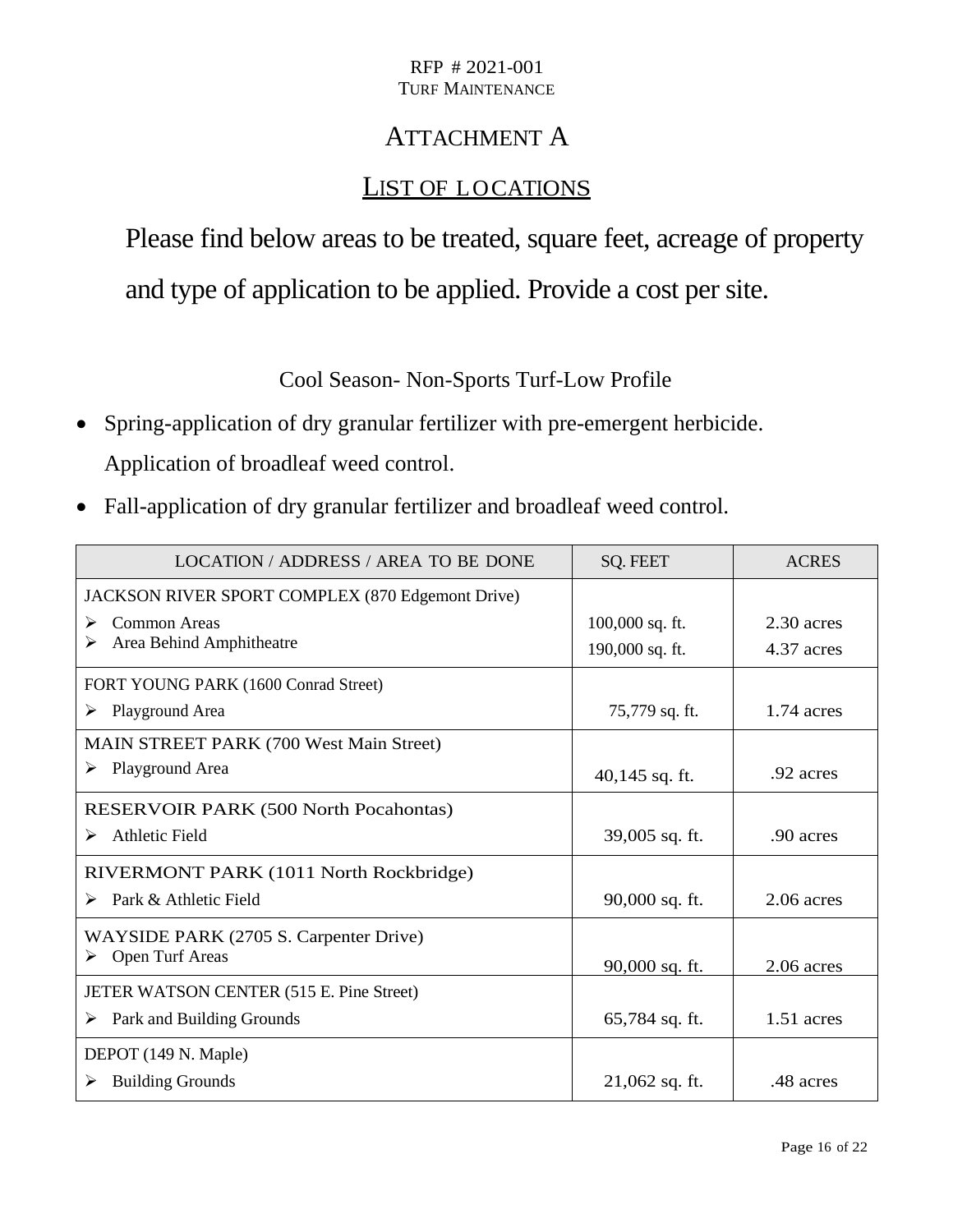| <b>EDGEMONT BUILDING (451 Park Street)</b> |                  |              |
|--------------------------------------------|------------------|--------------|
| Park and Building Grounds<br>➤             | $70,762$ sq. ft. | $1.62$ acres |
| SOD PLOT (S. Royal Avenue)                 |                  |              |
| Turf Area                                  | $65,340$ sq. ft. | $1.50$ acres |
|                                            |                  |              |
| <b>TOTAL</b>                               | 847,877 sq. ft.  |              |

#### REMAINDER OF PAGE INTENTIONALLY LEFT BLANK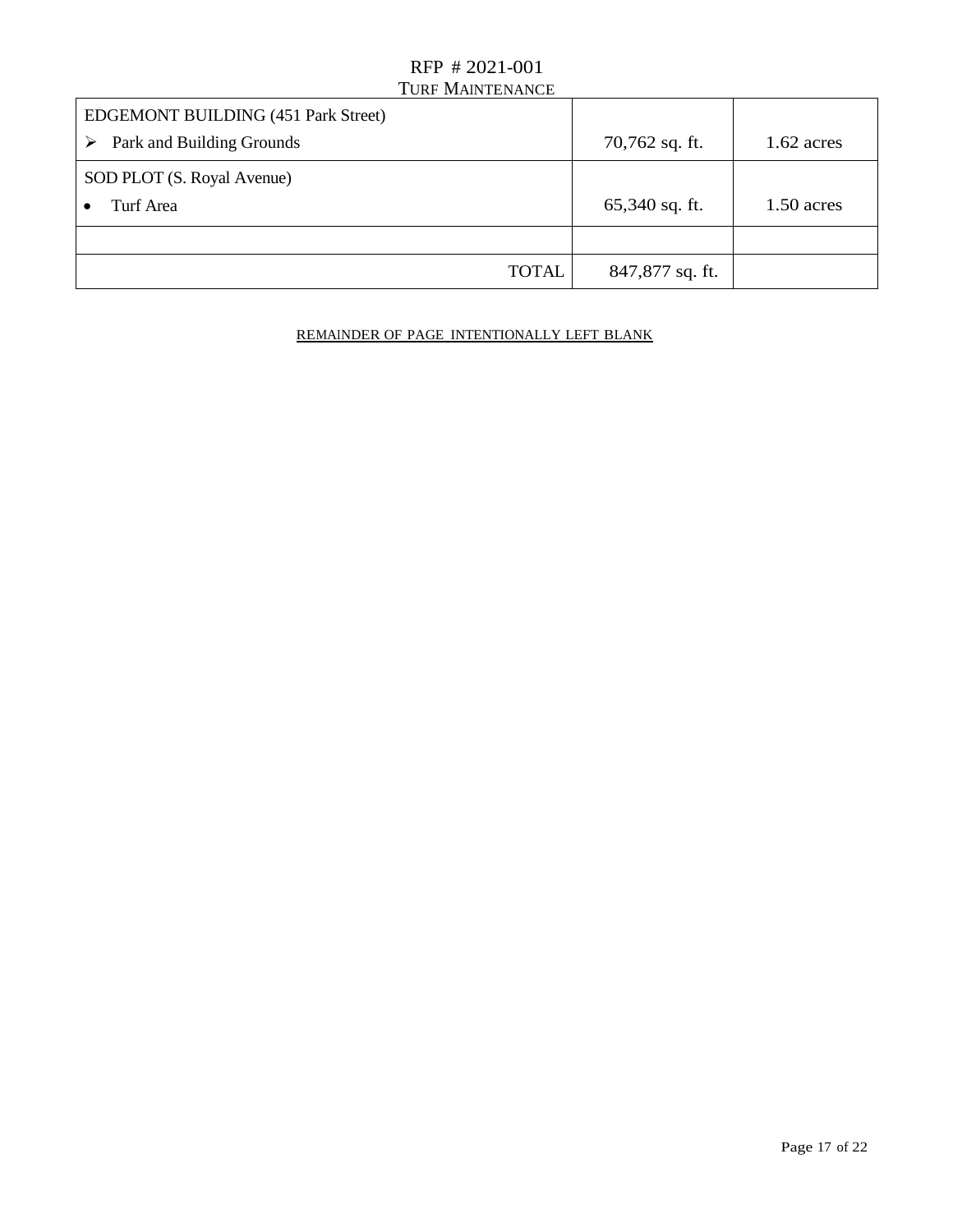### Cool Season – Sports Turf – Medium Profile

- Spring-application of dry granular fertilizer with pre-emergent herbicide. Application of broad leaf weed control.
- Fall-application of dry granular fertilizer and broadleaf weed control.
- Late Fall application of dry granular fertilizer.

| LOCATION / ADDRESS / AREA TO BE DONE           | <b>SQ. FEET</b> | <b>ACRES</b> |
|------------------------------------------------|-----------------|--------------|
| FORT YOUNG PARK (1600 Conrad Street)           |                 |              |
| Baseball Field<br>➤                            | 73,593 sq. ft.  | 1.74 acres   |
| <b>MAIN STREET PARK (700 West Main Street)</b> |                 |              |
| <b>Baseball Field</b><br>➤                     | 42,449 sq. ft.  | .98 acres    |
| NETTLETON PARK (1714 West Jackson Street)      |                 |              |
| Baseball Field                                 | 34,553 sq. ft.  | .79 acres    |
|                                                |                 |              |
| TOTAL                                          | 150,595 sq. ft. |              |

REMAINDER OF PAGE INTENTIONALLY LEFT BLANK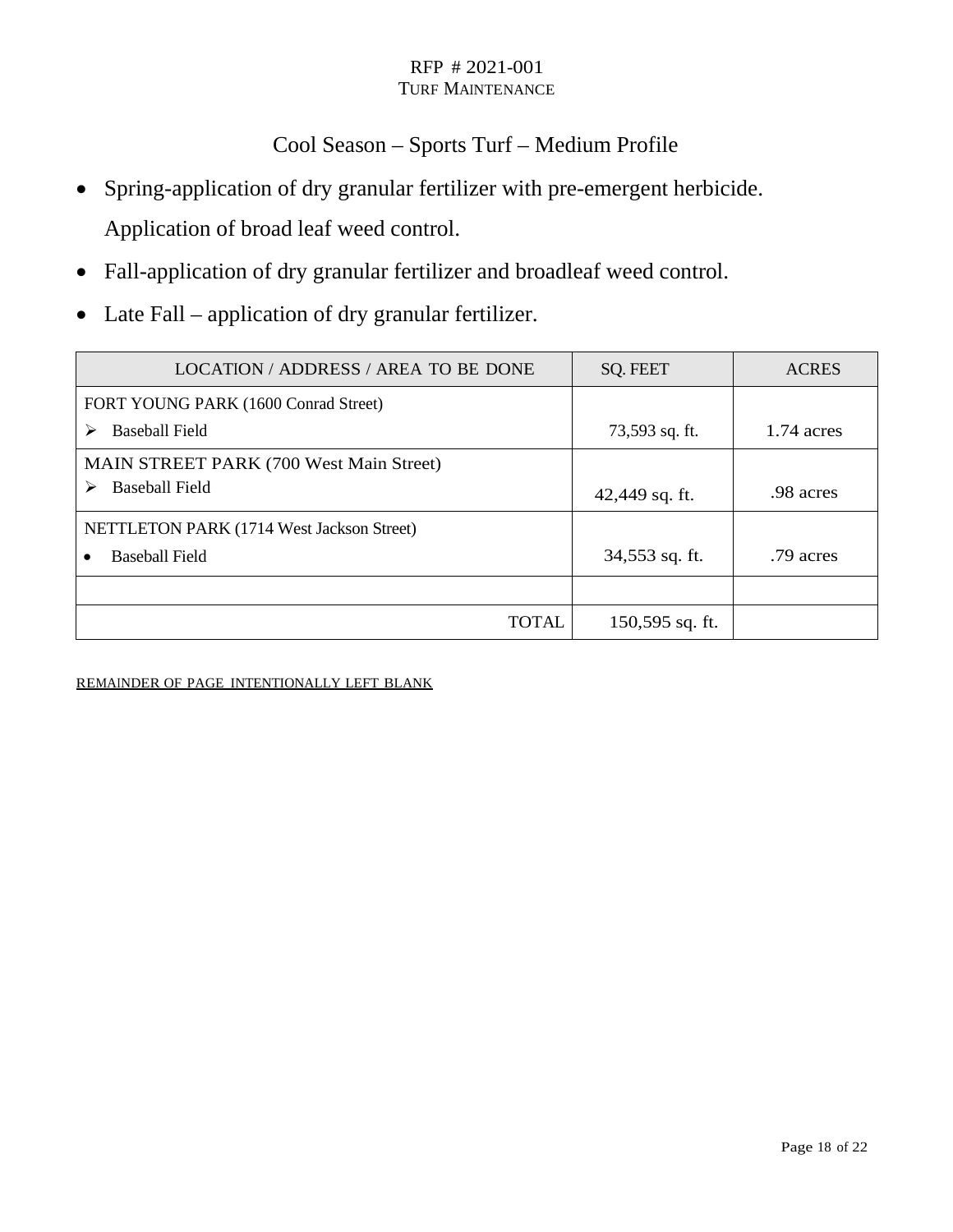#### RFP # 2021-001 TURF MAINTENANCE Cool Season – Sports Turf – High Profile

- Spring-application of dry granular fertilizer with pre-emergent herbicide. Application of broad leaf weed control.
- Late Spring application of dry granular fertilizer with pre-emergent herbicide. Application of broad leaf weed control.
- Fall-application of dry granular fertilizer and broadleaf weed control.
- Late Fall application of dry granular fertilizer.

| LOCATION / ADDRESS / AREA TO BE DONE             | <b>SQ. FEET</b>  | <b>ACRES</b>  |
|--------------------------------------------------|------------------|---------------|
| JACKSON RIVER SPORT COMPLEX (870 Edgemont Drive) |                  |               |
| Fields A, B, C, D, E                             | 433,530 sq. ft.  | 9.95 acres    |
| <b>Soccer Fields</b>                             | 544,500 sq. ft   | $12.50$ acres |
| CASEY FIELD (700 West Oak Street)                |                  |               |
| Multi-Purpose Athletic Field<br>⋗                | 142,705 sq. ft.  | 3.28 acres    |
|                                                  |                  |               |
| <b>TOTAL</b>                                     | 1,120,735sq. ft. |               |

In addition, please provide a per acre cost for the following:

- White grub control
- Aeration/Overseeding
- Pelletized Limestone
- Cedar Hill Cemetery (1521 S. Carpenter Drive)
	- o 1,736,670 sq. ft. 39.87 acres
	- o Broadleaf Weed Control Only
- Golf Driving Range (870 Edgemont Drive)
	- o 341,373 sq. ft. 7.84 acres
	- o Broadleaf Weed Control Only

The City of Covington will provide all turf products for application.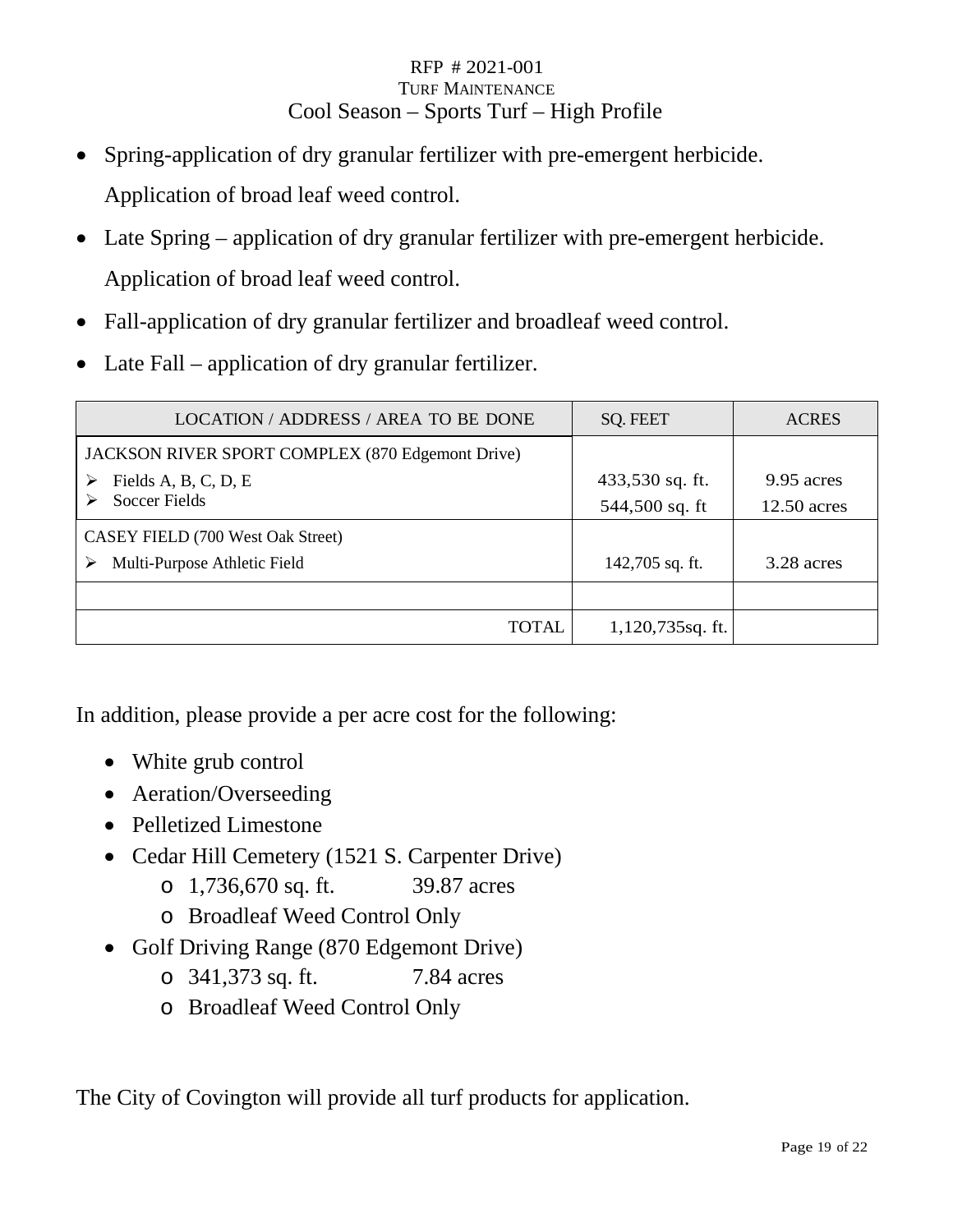# ATTACHMENT B

# REFERENCE FORM

| Name of Entity:                    |                                  |
|------------------------------------|----------------------------------|
| Contact:                           | Title:                           |
| Address:                           |                                  |
| Telephone:                         | Length of Business Relationship: |
| Email:                             |                                  |
| Description of Services Performed: |                                  |
|                                    |                                  |
| Name of Entity:                    |                                  |
| Contact:                           | Title:                           |
| Address:                           |                                  |
| Telephone:                         | Length of Business Relationship: |
| Email:                             |                                  |
| Description of Services Performed: |                                  |
|                                    |                                  |
| Name of Entity:                    |                                  |
| Contact:                           | Title:                           |
| Address:                           |                                  |
| Telephone:                         | Length of Business Relationship: |
| Email:                             |                                  |
| Description of Services Performed: |                                  |
|                                    |                                  |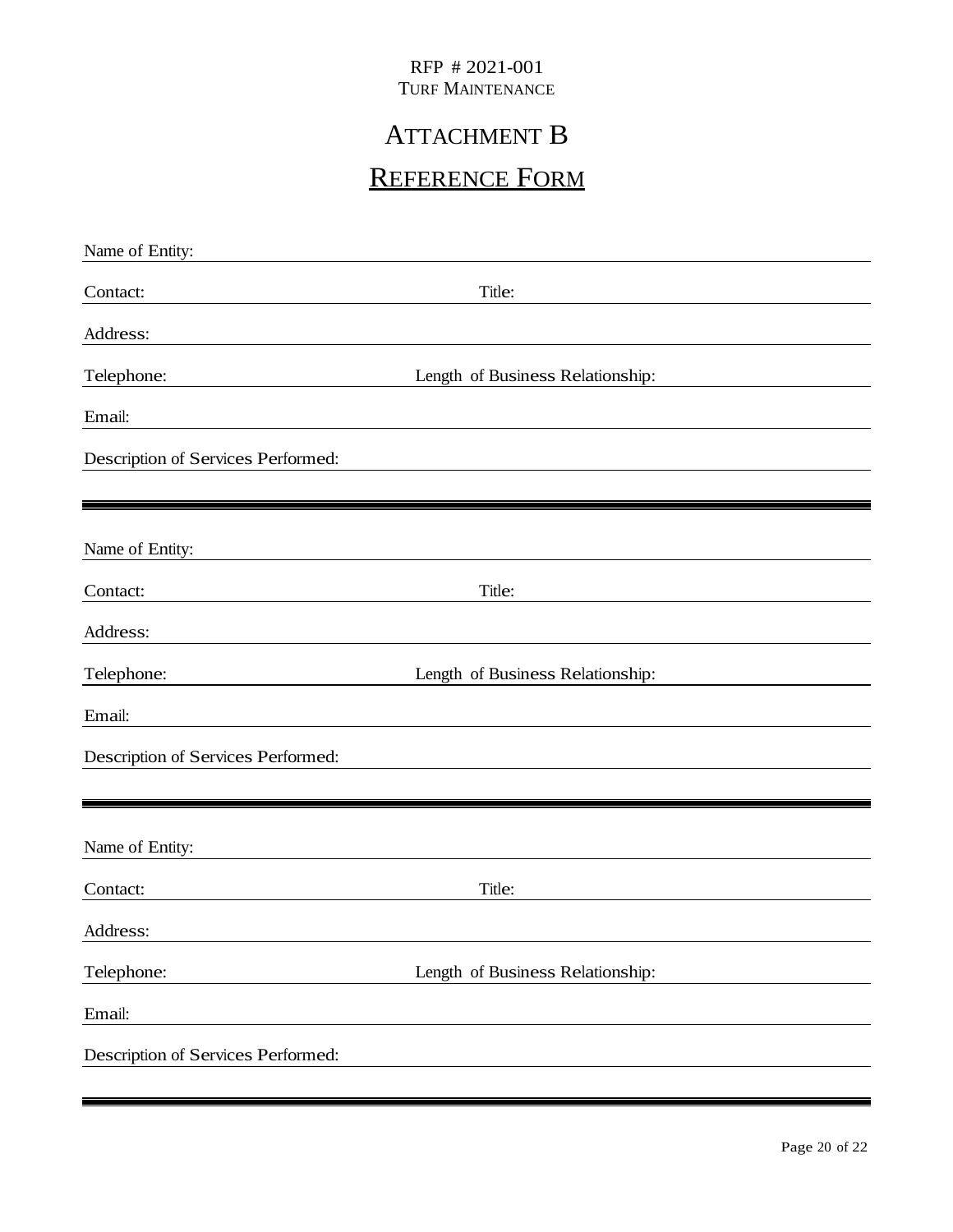| Name of Entity:                    |                                  |
|------------------------------------|----------------------------------|
| Contact:                           | Title:                           |
| Address:                           |                                  |
| Telephone:                         | Length of Business Relationship: |
| Email:                             |                                  |
| Description of Services Performed: |                                  |
|                                    |                                  |
| Name of Entity:                    |                                  |
| Contact:                           | Title:                           |
| Address:                           |                                  |
| Telephone:                         | Length of Business Relationship: |
| Email:                             |                                  |
| Description of Services Performed: |                                  |
|                                    |                                  |
| Name of Entity:                    |                                  |
| Contact:                           | Title:                           |
| Address:                           |                                  |
| Telephone:                         | Length of Business Relationship: |
| Email:                             |                                  |
| Description of Services Performed: |                                  |
|                                    |                                  |

If additional space is needed, please list on a separate sheet and include in the sealed Proposal.